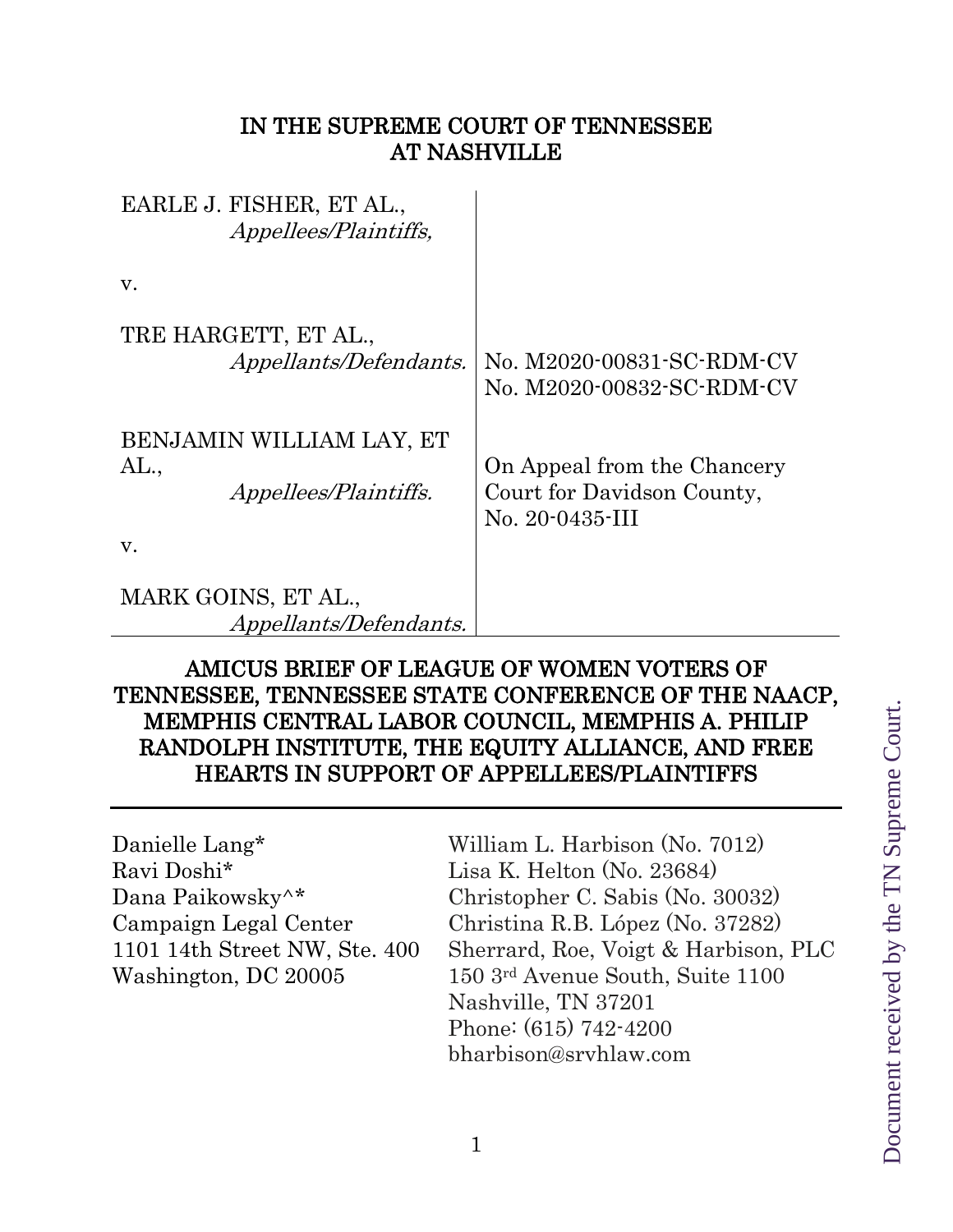Ezra Rosenberg\* \* Pending Pro Hac Vice<br>Pooja Chaudhuri\* \* ^Not admitted to practi Civil Rights Under Law 1500 K Street NW Ste. 900 Washington, DC 20005

 $^{\wedge}$ Not admitted to practice in D.C., Lawyers' Committee for under supervision of Danielle Lang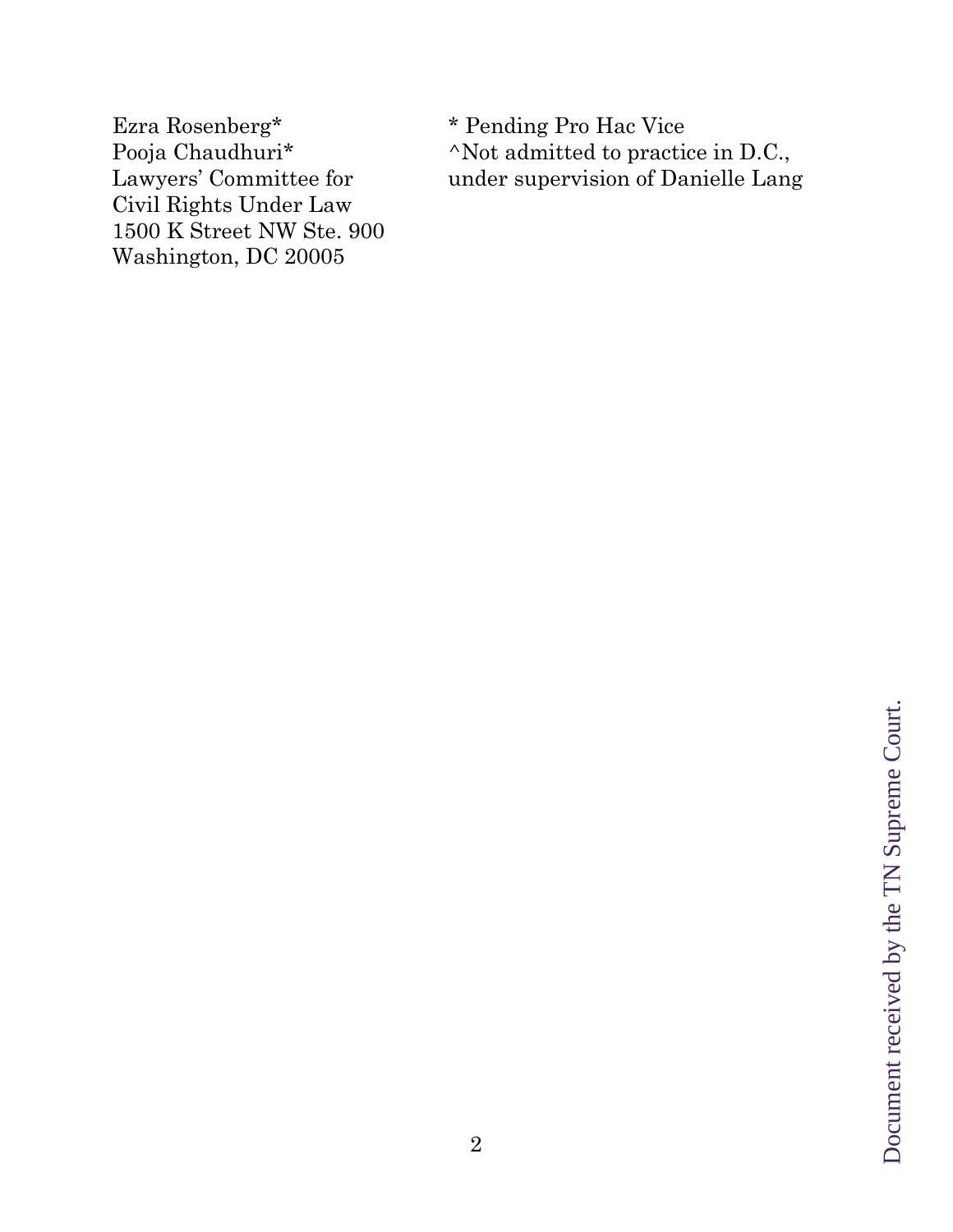# TABLE OF CONTENTS

| This Court Should Adopt a Strict Scrutiny Standard of Review as<br>a Matter of State Constitutional Law in Cases Alleging the Denial |
|--------------------------------------------------------------------------------------------------------------------------------------|
| II. If This Court Does Not Adopt a Strict Scrutiny Standard, It                                                                      |
| III. Tennessee's Continued Enforcement of Its Excuse Requirement<br>for Absentee Voting During the COVID-19 Pandemic Fails the       |
| IV. It Is Well within the Province of the Chancery Court to Grant the                                                                |
|                                                                                                                                      |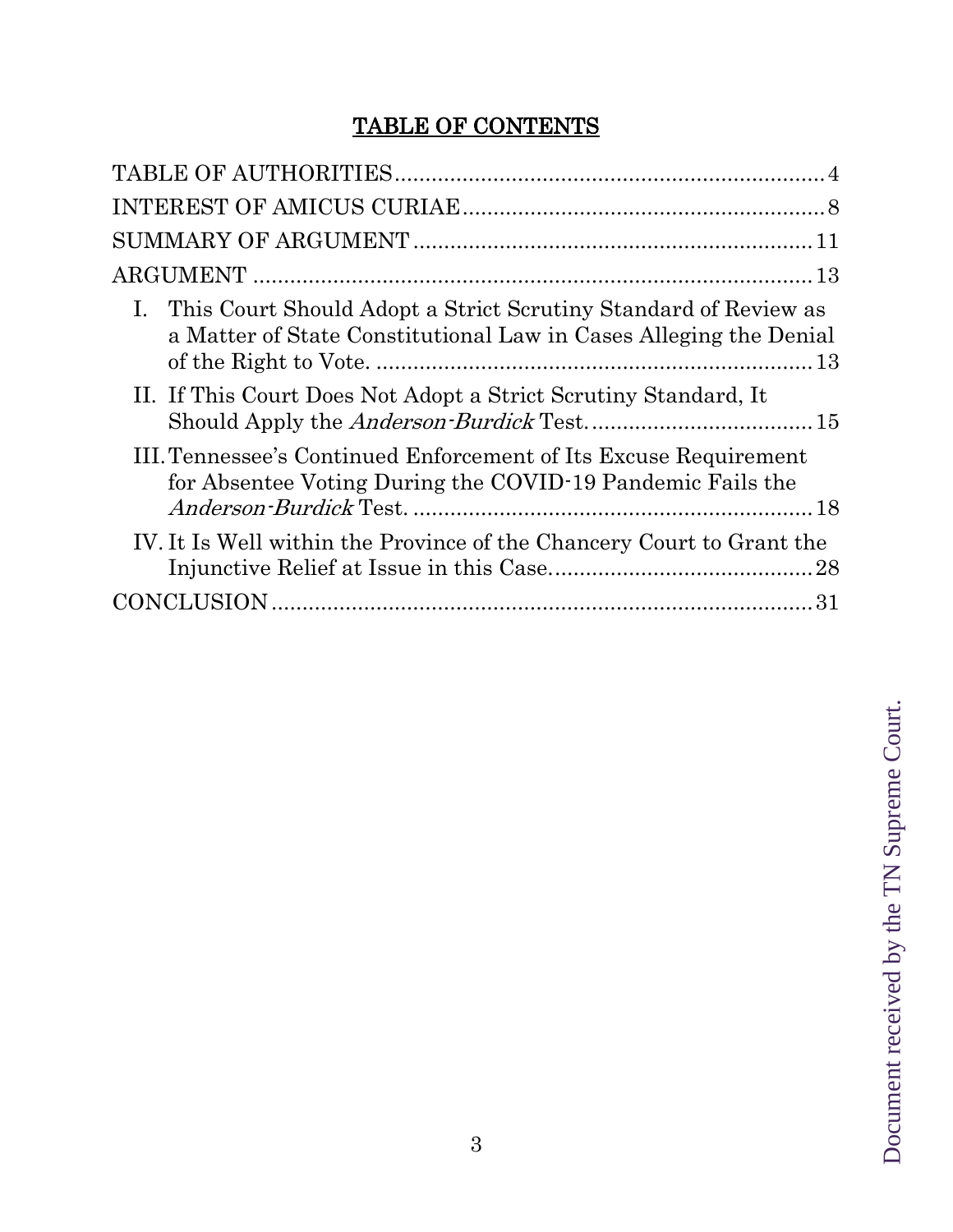# TABLE OF AUTHORITIES

## <span id="page-3-0"></span>**CASES**

| Ayotte v. Planned Parenthood of N. New England, 546 U.S. 320<br>23            |  |
|-------------------------------------------------------------------------------|--|
|                                                                               |  |
| <i>Bemis Pentecostal Church v. State of Tennessee, 731 S.W.2d 897</i>         |  |
|                                                                               |  |
|                                                                               |  |
|                                                                               |  |
|                                                                               |  |
| <i>City of Memphis v. Hargett</i> , 414 S.W.3d 88 (Tenn. 2013) 13, 14, 22, 30 |  |
|                                                                               |  |
| Democratic Exec. Comm. of Fla. v. Lee, 915 F.3d 1312 (11th Cir.<br>25         |  |
|                                                                               |  |
| <i>Fisher v. Hargett</i> , Case No. 20-0435-I(III) (Davidson Cnty. Ch. Ct.    |  |
|                                                                               |  |
|                                                                               |  |
|                                                                               |  |
|                                                                               |  |
|                                                                               |  |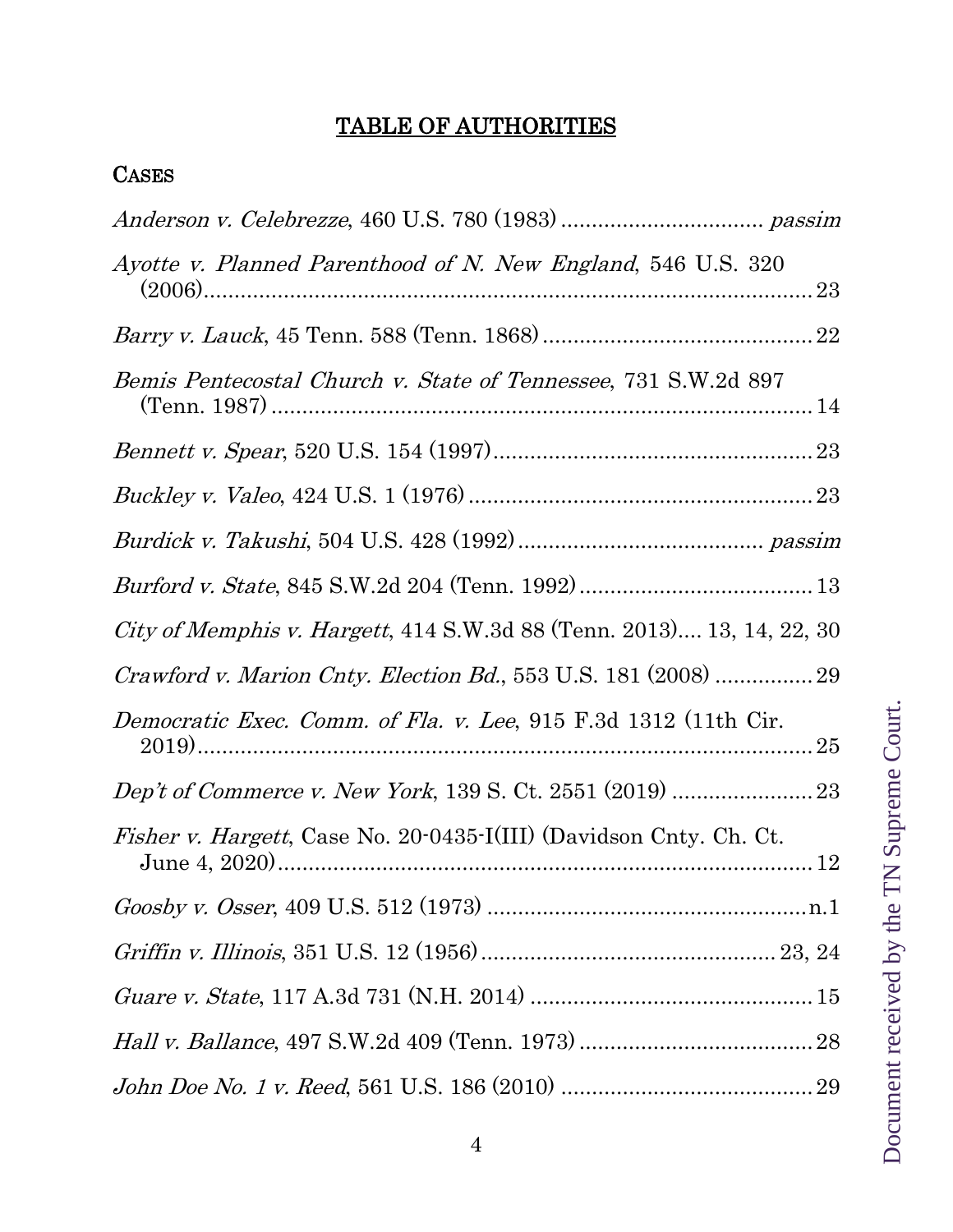| Johnston v. Davidson Cnty. Election Comm'n, No. M2011-02740-<br>COA-R3-CV, 2014 WL 1266343 (Tenn. Ct. App. March 26, 2014)       |
|----------------------------------------------------------------------------------------------------------------------------------|
|                                                                                                                                  |
|                                                                                                                                  |
|                                                                                                                                  |
| McDonald v. Bd. of Election Comm'rs of Chi., 394 U.S. 802 (1969)n.1                                                              |
| Memphis A. Philip Randolph Institute v. Hargett, Case No. 20-cv-                                                                 |
|                                                                                                                                  |
|                                                                                                                                  |
|                                                                                                                                  |
| Planned Parenthood of Middle Tennessee v. Sundquist, 38 S.W.3d                                                                   |
|                                                                                                                                  |
|                                                                                                                                  |
| Tennessee Democratic Party v. Davidson Cnty. Election Comm'n,<br>Case No. 20-0248-III (Davidson Cnty. Ch. Ct. March 3, 2020)  23 |
|                                                                                                                                  |
| Timmons v. Twin Cities Area New Party, 520 U.S. 351 (1997)24                                                                     |
| <i>Weinschenk v. State of Missouri,</i> 203 S.W.3d 201 (Mo. 2006) 15                                                             |
| Whole Woman's Health v. Hellerstedt, 136 S. Ct. 2292 (2016)29                                                                    |

## CONSTITUTIONAL PROVISIONS AND STATUTES

|--|--|--|--|--|--|--|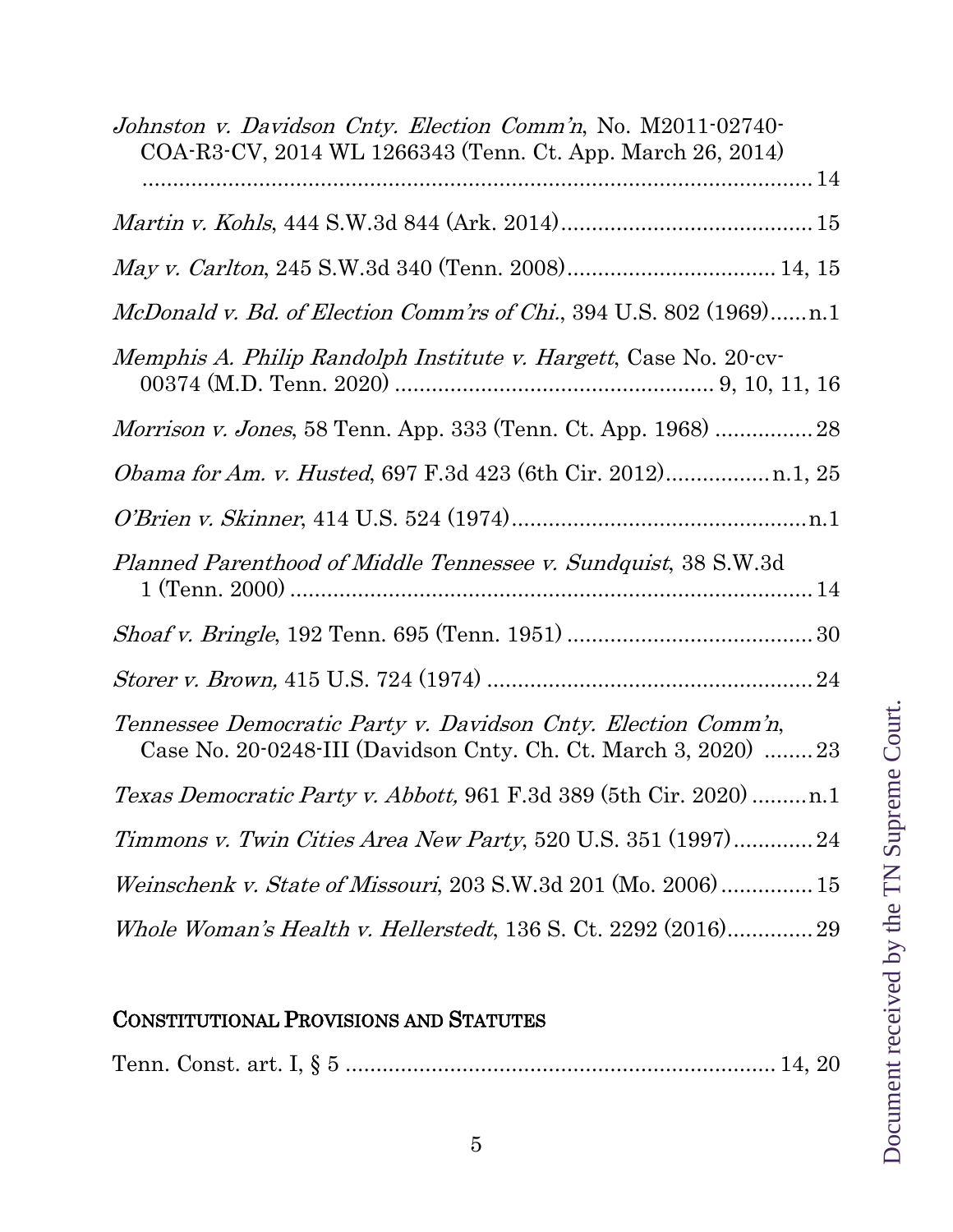# OTHER AUTHORITIES

| <i>Amy Gardner &amp; Elise Viebeck</i> , GOP Pushes Voting By Mail — With |    |
|---------------------------------------------------------------------------|----|
| Restrictions—While Trump Attacks It As 'Corrupt', Wash. Post,             |    |
| April 13, 2020, https://www.washingtonpost.com/politics/gop-pushes-       |    |
| voting-by-mail--with-restrictions-as-trump-attacks-it-as-                 |    |
| corrupt/2020/04/12/526057a4-7bf8-11ea-a130-                               |    |
|                                                                           | 27 |
| Chris Warshaw, Allowing Only Older Americans to Vote by                   |    |
| <i>Mail Leads to Severe Racial Disparities, ELECTION LAW</i>              |    |
|                                                                           | 20 |
| BLOG, July 1, 2020, https://electionlawblog.org/?p=112733                 |    |
| Governor Bill Lee, <i>Executive Order No. 38: An Order</i>                |    |
| Expanding the Number of Tennesseans Who May Return                        |    |
| to Work Safely While Urging Continued Adherence to                        |    |
| Health and Social Distancing Guidelines to Limit the                      |    |
| Spread of COVID-19, May 22, 2020,                                         |    |
| https://publications.tnsosfiles.com/pub/execorders/exec-                  |    |
|                                                                           | 21 |
|                                                                           |    |
| Jim Shulman & Tre Hargett, A Convo w SOS Tre Hargett,                     |    |
| YOUTUBE (May 24, 2020),                                                   |    |
| https://www.youtube.com/watch?v=AsfH1NlmUt8 17, 26                        |    |
| Kim Wyman, Republican leader: My State Shows Why                          |    |
| Voting By Mail Is Secure and Trustworthy, USA TODAY,                      |    |
| May 15, 2020,                                                             |    |
| https://www.usatoday.com/story/opinion/2020/05/15/amid-                   |    |
| <u>coronavirus-washington-state-shows-why-vote-mail-</u>                  |    |
|                                                                           |    |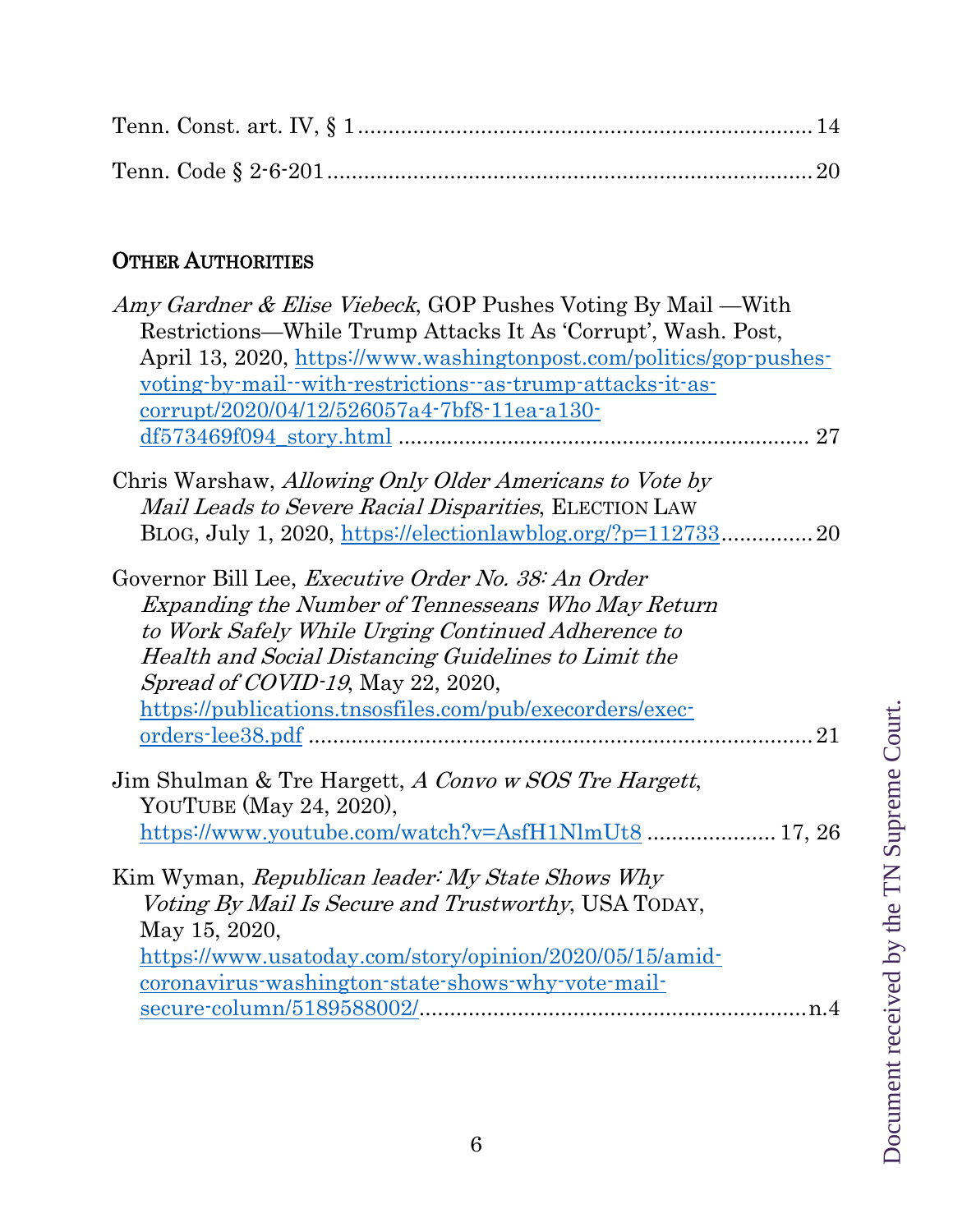| Sheryl Gay Stolberg, As Virus Spreads, States Face a Truth:<br><i>We Cannot Test Our Way Out of This'</i> , N.Y. TIMES, July<br>8, 2020,<br>https://www.nytimes.com/2020/07/08/us/politics/tennessee<br>$\frac{-\text{covid-testing.html}}{16-17}$ |
|----------------------------------------------------------------------------------------------------------------------------------------------------------------------------------------------------------------------------------------------------|
| Tennessee COVID-19 Epidemiology and Surveillance Data,                                                                                                                                                                                             |
| TN Dep't of Health (July 9, 2020),                                                                                                                                                                                                                 |
| https://www.tn.gov/health/cedep/ncov/data.html 16, 20                                                                                                                                                                                              |
| Tennessee Election COVID-19 Contingency Plan, Tennessee                                                                                                                                                                                            |
| Division of Elections, April 23, 2020,                                                                                                                                                                                                             |
| https://www.courthousenews.com/wp-                                                                                                                                                                                                                 |
| $\frac{\text{content-uploads}/2020/05/COVID-19-Plan.pdf}{26}$                                                                                                                                                                                      |
| Tenn. Office of the Governor, General Guidelines for                                                                                                                                                                                               |
| Businesses, https://www.tn.gov/governor/covid-                                                                                                                                                                                                     |
| 19/economic-recovery/general-guidelines-for-                                                                                                                                                                                                       |
|                                                                                                                                                                                                                                                    |
| Tenn. Office of the Governor, TN Strong Mask Movement,                                                                                                                                                                                             |
| https://www.tn.gov/governor/covid-19/economic-recovery/mask-                                                                                                                                                                                       |
|                                                                                                                                                                                                                                                    |
|                                                                                                                                                                                                                                                    |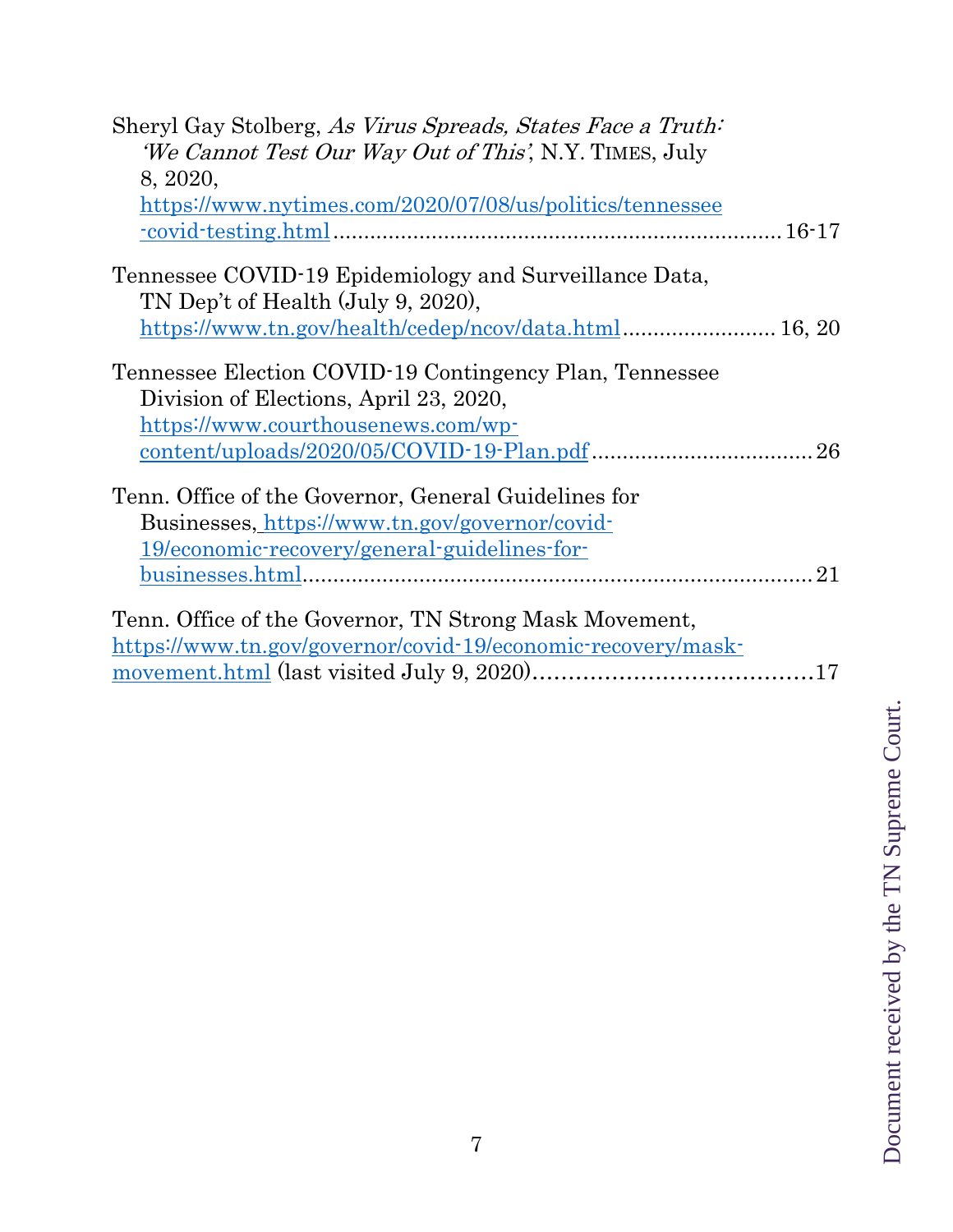#### INTEREST OF AMICUS CURIAE

<span id="page-7-0"></span>The League of Women Voters of Tennessee (the "League") is a nonpartisan, non-profit corporation organized under the laws of Tennessee. The League has over 900 members and seeks to promote civic engagement through informed and active participation in government, including voting. In support of its mission, the League regularly engages in community outreach and education activities, including voter registration drives. The League is committed to ensuring that all Tennesseans are able to exercise their right to vote, and in May and June 2020 alone, engaged with nearly 15,000 Tennesseans on issues including voter registration, early voting and absentee voting. It therefore has a significant interest in this case.

The Tennessee State Conference of the NAACP ("Tennessee NAACP") is a nonpartisan, multi-racial, non-profit membership organization headquartered in Jackson, Tennessee. The Tennessee NAACP has three regional divisions, as well as the 33 local branch units and 22 college chapters and youth councils. Its mission is to eliminate race-based discrimination through securing political, educational, social, and economic equality rights and ensuring the health and well-being of all persons. The Tennessee NAACP has more than 10,000 members across the state, primarily consisting of African Americans, other people of color, and allies. In support of its advocacy agenda, the Tennessee NAACP engages in voter outreach efforts, including through voter registration, education, and mobilization work in communities that have had historically low voter registration and turnout. In light of the ongoing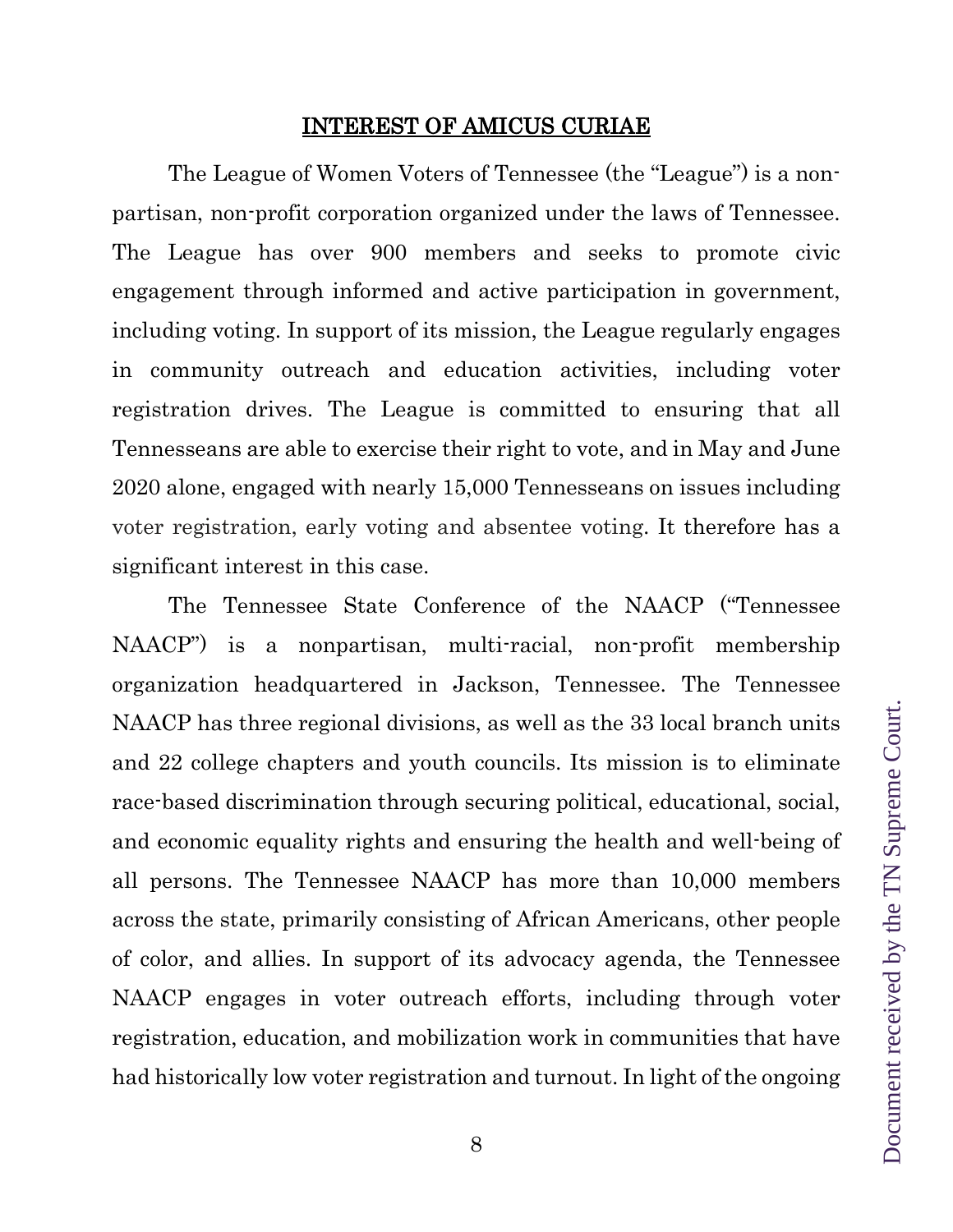COVID-19 pandemic, Tennessee NAACP has dedicated a significant amount of financial resources and volunteer time towards absentee voter engagement. Tennessee NAACP is also a Plaintiff in a federal litigation, Memphis A. Philip Randolph Institute v. Hargett, Case No. 20-cv-00374 (M.D. Tenn. 2020), which, among other things seeks an expansion of absentee voting in Tennessee during the coronavirus pandemic, under federal law. It therefore has a significant interest in this related case.

The Memphis and West Tennessee AFL-CIO Central Labor Council, also known as the Memphis Central Labor Council ("MCLC"), is a Memphis, Tennessee-based union that acts as an umbrella organization for 41 affiliate unions based in western Tennessee. MCLC is dedicated to representing the interests of working people at the state and local levels by advocating for social and economic justice. In support of its advocacy agenda, MCLC routinely engages in voter outreach efforts, including of its approximately 20,000 members, through voter identification, education, and mobilization drives. In light of the ongoing COVID-19 pandemic, MCLC has dedicated additional resources towards absentee voter engagement that includes informing eligible absentee voters of their right to vote by mail and helping them obtain and submit their mail-in ballots. MCLC is also a Plaintiff in a federal litigation, Memphis A. Philip Randolph Institute v. Hargett, Case No. 20-cv-00374 (M.D. Tenn. 2020), which, among other things seeks an expansion of absentee voting in Tennessee during the coronavirus pandemic, under federal law. It therefore has a significant interest in this related case.

Memphis A. Philip Randolph Institute ("APRI") is a Memphis, Tennessee-based non-profit political advocacy and membership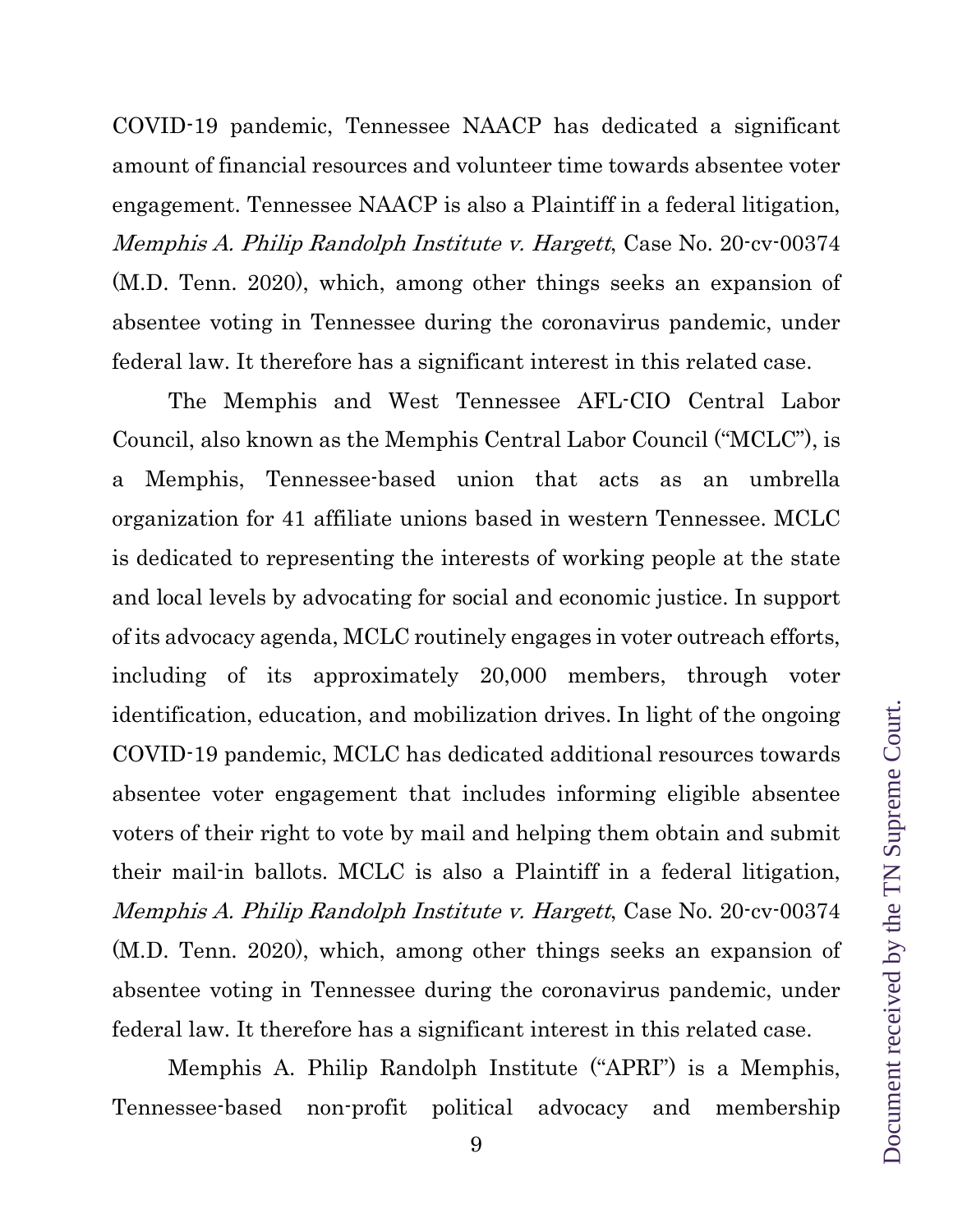organization which works to strengthen ties between the labor movement and the community, increase the political impact of Black voters, and implement structural changes through the American democratic process. In support of its advocacy and engagement efforts, APRI sponsors voter education and Get-Out-The-Vote programs in the community. In the upcoming elections, and in light of the challenges and health risks posed by in-person voting during the ongoing public health crisis, APRI has worked to inform its more than 30 members and the labor community more broadly about safe voting options like absentee voting. APRI is also a Plaintiff in a federal litigation, Memphis A. Philip Randolph Institute v. Hargett, Case No. 20-cv-00374 (M.D. Tenn. 2020), which, among other things seeks an expansion of absentee voting in Tennessee during the coronavirus pandemic, under federal law. It therefore has a significant interest in this related case.

The Equity Alliance is a Nashville, Tennessee-based nonpartisan, non-profit organization that seeks to equip citizens with tools and strategies to engage in the civic process and empower them to take action on issues affecting their daily lives. The Equity Alliance is dedicated to expanding the electorate, educating communities of color about the political process, and engaging and empowering citizens to vote. It has invested considerable effort towards informing and engaging voters about absentee voting. The Equity Alliance is also a Plaintiff in a federal litigation, Memphis A. Philip Randolph Institute v. Hargett, Case No. 20 cv-00374 (M.D. Tenn. 2020), which, among other things seeks an expansion of absentee voting in Tennessee during the coronavirus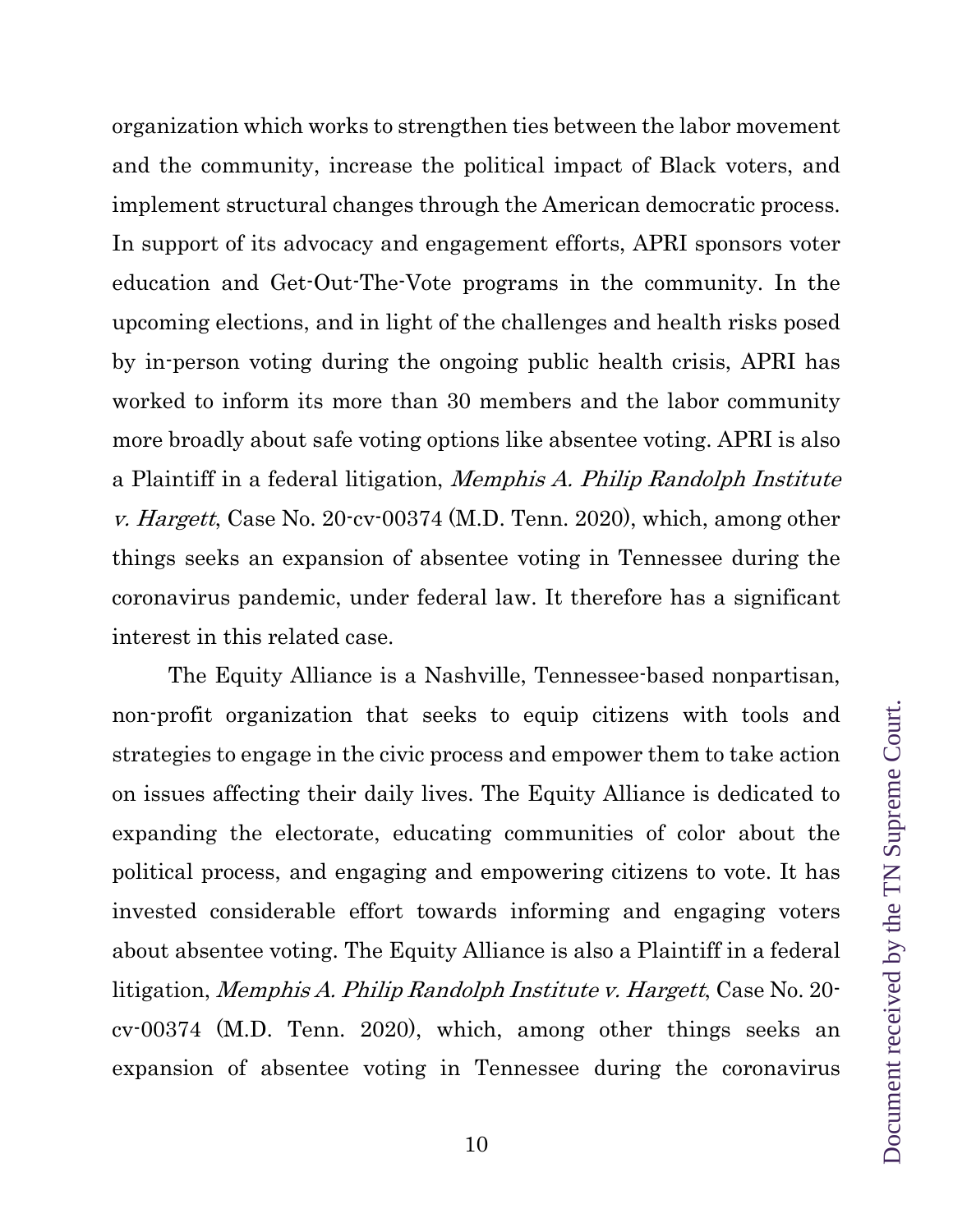pandemic, under federal law. It therefore has a significant interest in this related case.

Free Hearts is a nonpartisan, non-profit organization based in Nashville, Tennessee. Since 2015, Free Hearts has educated, organized, advocated for, and supported the families of individuals impacted by the criminal justice system. Since 2017, Free Hearts has also been working to expand the franchise to those impacted by the criminal punishment system. To that end, Free Hearts registers eligible individuals in jails, advocates for jails to become polling sites, helps restore voting rights to formerly incarcerated individuals, and advocates for reforms around automatic voter registration in Tennessee. Free Hearts works across the state and in coalition with other nonprofit groups to support approximately 426 incarcerated and formerly incarcerated individuals and their families. In light of the ongoing COVID-19 pandemic, Free Hearts has dedicated additional resources, including financial resources as well as staff and volunteer time, towards absentee voter engagement. Free Hearts is also a Plaintiff in a federal litigation, Memphis A. Philip Randolph Institute v. Hargett, Case No. 20-cv-00374 (M.D. Tenn. 2020), which, among other things seeks an expansion of absentee voting in Tennessee during the coronavirus pandemic, under federal law. It therefore has a significant interest in this related case.

#### SUMMARY OF ARGUMENT

<span id="page-10-0"></span>The COVID-19 pandemic has dramatically transformed the manner in which Tennesseans live their daily lives. But as the August 6, 2020 and November 3, 2020 elections approach, the State has exhibited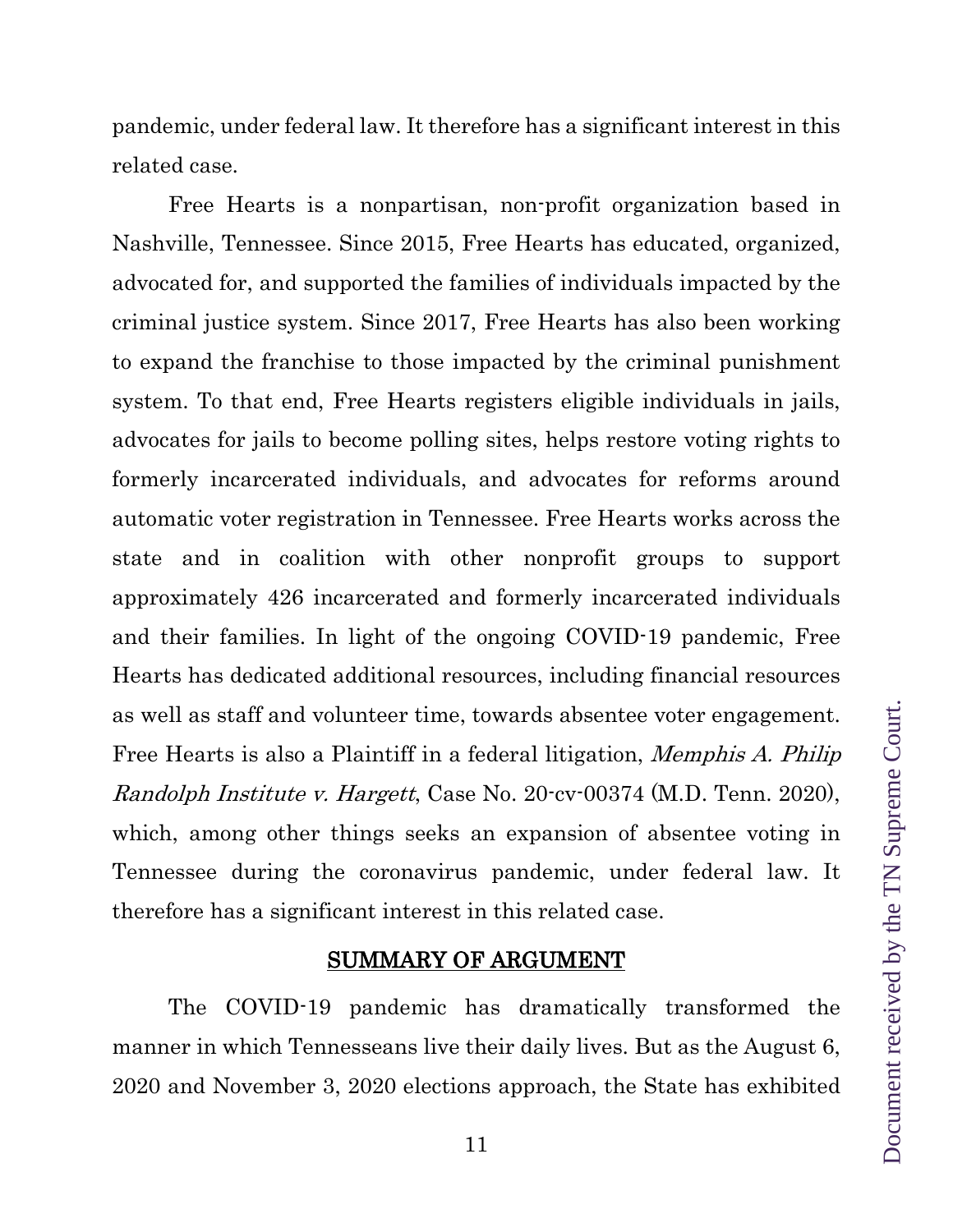indifference to Tennessee voters' reasonable fears around how the pandemic will impact their ability to vote. Specifically, many Tennesseans—including *Amici*'s members and served communities fear the health consequences of voting in person, and as a result, may not vote at all if they are unable to do so safely by mail. But the State has refused to voluntarily expand absentee voting to such voters. At the same time, recognizing the threat posed by the pandemic circumstances, it has encouraged those who are already statutorily-eligible to vote by mail to exercise that right.

In light of the State's intransigence, on June 4, 2020, the Davidson County Chancery Court provided injunctive relief to Tennessee voters, ordering the State to permit *all* Tennessee voters to vote by mail "during" the pendency of pandemic circumstances." Order, Fisher v. Hargett, Case No. 20-0435-I(III) (Davidson Cnty. Ch. Ct. June 4, 2020) (hereinafter, "Op."). The court's order is appropriate, lawful, and necessary to secure the fundamental voting rights of all Tennesseans. As Amici argue herein, consistent with the Tennessee Constitution's forceful protection of the right to vote, this Court should adopt and uphold the chancery court's order using a strict scrutiny standard, and otherwise, do so under the Anderson-Burdick framework. Moreover, Amici argue that the State's purported claims that the court's order will lead to fraud should not be credited by this Court, nor should it credit the State's argument that it cannot be enjoined because the pandemic, rather than its inaction, is the source of Tennessee voters' harm. Finally, Amici argue that the scope of the chancery court's injunction is appropriate.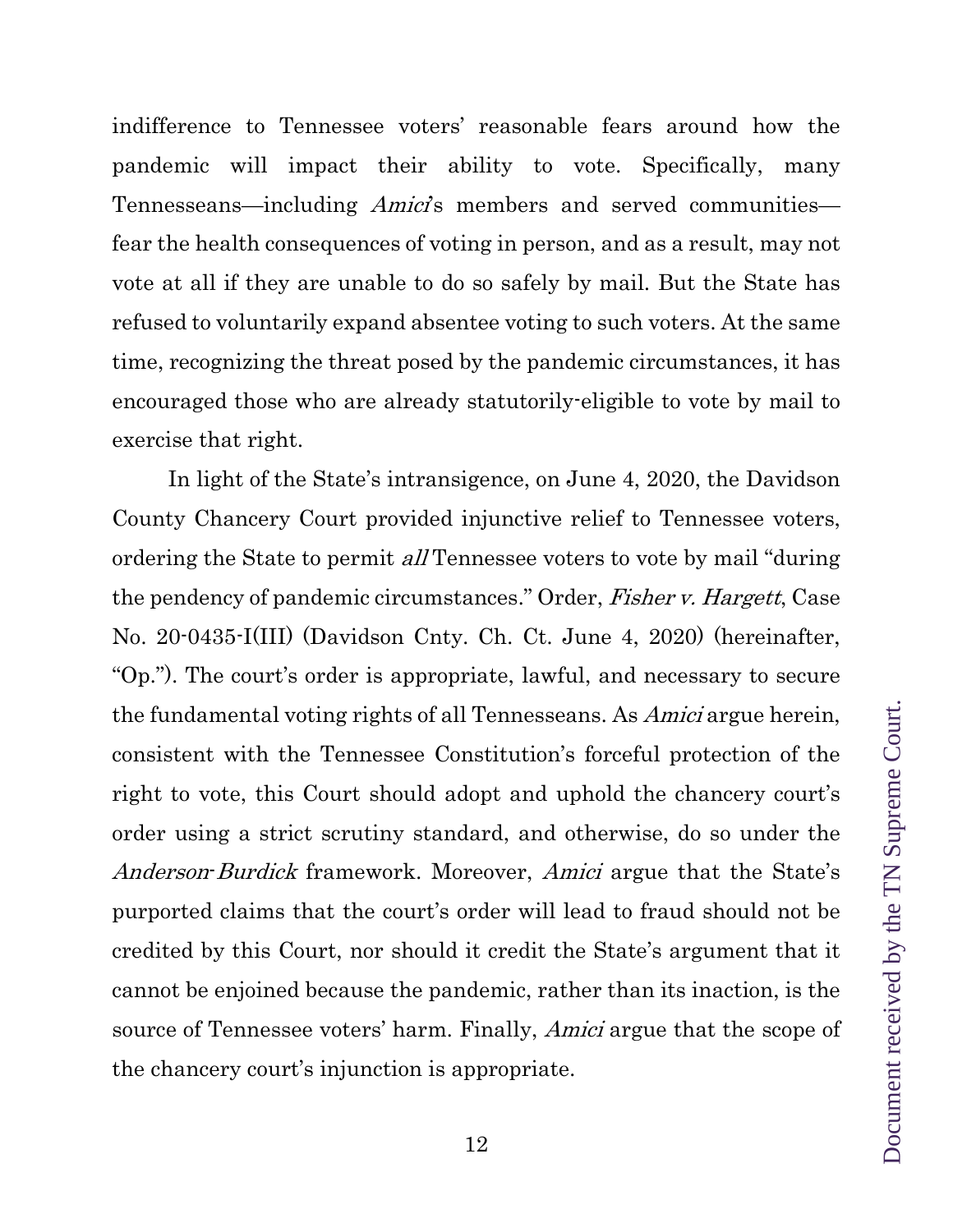For the reasons articulated in the chancery court's order, and as affirmed by the experience of *Amici*'s members and served communities, this Court should affirm the temporary injunction.

#### ARGUMENT

### <span id="page-12-1"></span><span id="page-12-0"></span>I. This Court Should Adopt a Strict Scrutiny Standard of Review as a Matter of State Constitutional Law in Cases Alleging the Denial of the Right to Vote.

As a matter of Tennessee law, this Court should adopt a strict scrutiny standard of review in cases—like this one—alleging the denial or abridgment of the fundamental right to vote. Application of that standard is supported by this Court's approach to this State's constitutional jurisprudence. See, e.g., Burford v. State, 845 S.W.2d 204, 207 (Tenn. 1992) (noting that the Court "is always free to expand the minimum level of protection mandated by the federal constitution."). Indeed, just a few years ago, in a case dealing with voting rights, the State conceded that strict scrutiny analysis applied to review of the State's new voter ID law, and this Court applied that standard based on the concession. *City of Memphis v. Hargett*, 414 S.W.3d 88, 102 (Tenn. 2013). In so doing, this Court recognized that the flexible balancing test for analyzing right to vote claims under federal constitutional law, set forth in Anderson v. Celebrezze, 460 U.S. 780 (1983), and Burdick v. Takushi, 504 U.S. 428 (1992) (referred to as "Anderson-Burdick"), is "the minimum level of protection mandated by the federal constitution," and that expanding the scope of the right under the State Constitution could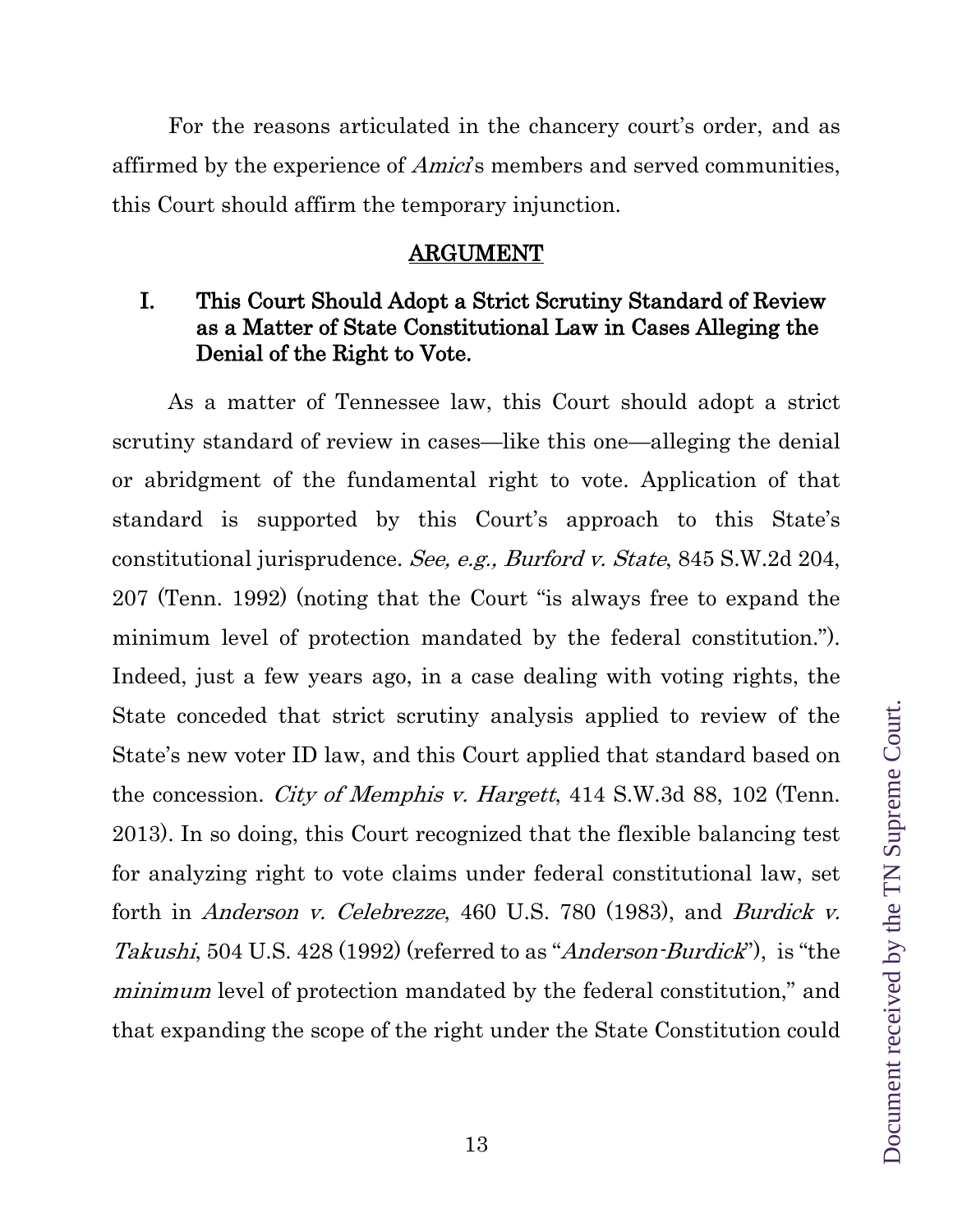very well be appropriate. City of Memphis, 414 S.W.3d at 102 (emphasis added).

Given the strong protection Tennessee law affords the right to vote, adopting a strict scrutiny standard under the Tennessee Constitution makes sense. The Tennessee Constitution affirmatively safeguards the right to vote as both a positive right belonging to its citizens, Tenn. Const. art. IV, § 1 ("Every person" meeting qualifications "shall be entitled to vote in all federal, state, and local elections . . . and there shall be no other qualification attached to the right of suffrage"), and as a negative right that shall not be infringed by the State, see Tenn. Const. art. I,  $\S$  5, ("[E]lections shall be free and equal, and the right of suffrage . . . shall never be denied to any person entitled thereto."). In so doing, Tennessee has firmly and fundamentally guaranteed a right to vote for its citizens. See May v. Carlton, 245 S.W.3d 340, 347 (Tenn. 2008) ("The right to vote, so precious to Tennesseans during the Reconstruction Era, qualifies today as a fundamental liberty in a representative government . . . ."); Bemis Pentecostal Church v. State of Tennessee, 731 S.W.2d 897, 901 (Tenn. 1987) (holding that the right to vote is a "fundamental" right under the Tennessee Constitution). And under Tennessee law, fundamental rights are entitled to strict scrutiny protection. See Planned Parenthood of Middle Tennessee v. Sundquist, 38 S.W.3d 1, 15 (Tenn. 2000); see also Johnston v. Davidson Cnty. Election Comm'n, No. M2011- 02740-COA-R3-CV, 2014 WL 1266343, at \*3 (Tenn. Ct. App. March 26, 2014) (applying strict scrutiny in a challenge to Tennessee election law).

Tennessee's strong and independent voting protections in the State Constitution dictate that courts closely scrutinize burdens on the right to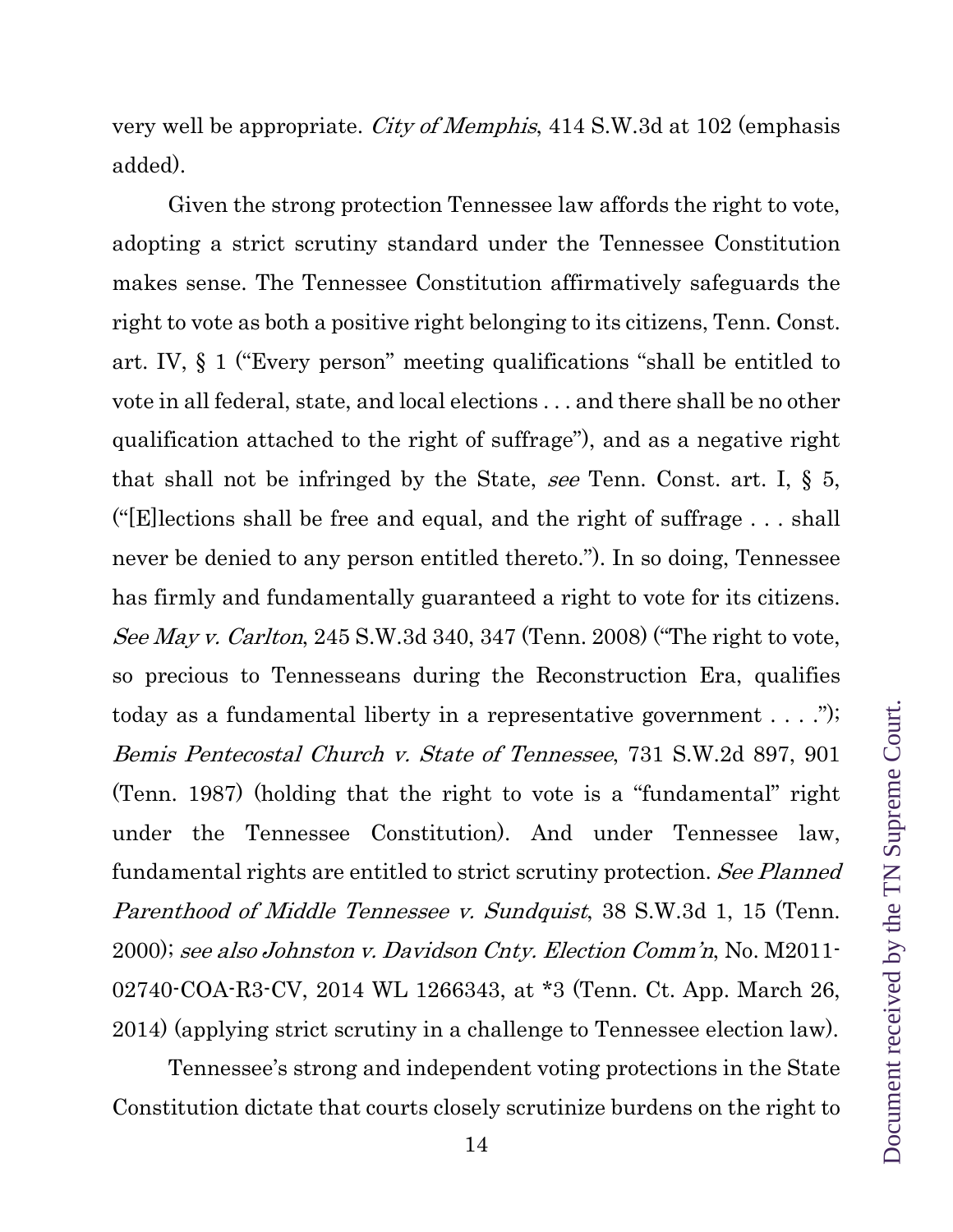vote. Tennessee law need not be tethered to the federal standard, which necessarily provides some deference to states in ordering their elections. Other states, in applying similar state constitutional provisions, have adopted stricter standards on the right to vote independent of the flexible Anderson-Burdick federal standard. See Weinschenk v. State of Missouri, 203 S.W.3d 201, 212, 215 (Mo. 2006) ("Due to the more expansive and concrete protections of the right to vote under the Missouri Constitution, voting rights are an area where our state constitution provides greater protection than its federal counterpart.") (applying strict scrutiny to "substantial burden[s]" on the right to vote); Guare v. State, 117 A.3d 731, 667-68 (N.H. 2014) (applying "intermediate scrutiny" to voting burdens that are not severe and untethering the test from the Anderson-Burdick balancing analysis); Martin v. Kohls, 444 S.W.3d 844, 853 (Ark. 2014) (striking down a voter ID provision and differentiating federal court decisions because "we address the present issue solely under the Arkansas Constitution"). In light of the Tennessee's strong affirmative protections of the right to vote—"so precious to Tennesseans," May, 245 S.W.3d at 347—this Court should follow suit and apply strict scrutiny.

### <span id="page-14-0"></span>II. If This Court Does Not Adopt a Strict Scrutiny Standard, It Should Apply the *Anderson-Burdick* Test.

Notwithstanding the Tennessee Constitution's firm protection of citizens' right to vote, the State nevertheless argues that heightened scrutiny of *any kind*—including under the more flexible *Anderson*-Burdick standard—is inappropriate here, because absentee ballot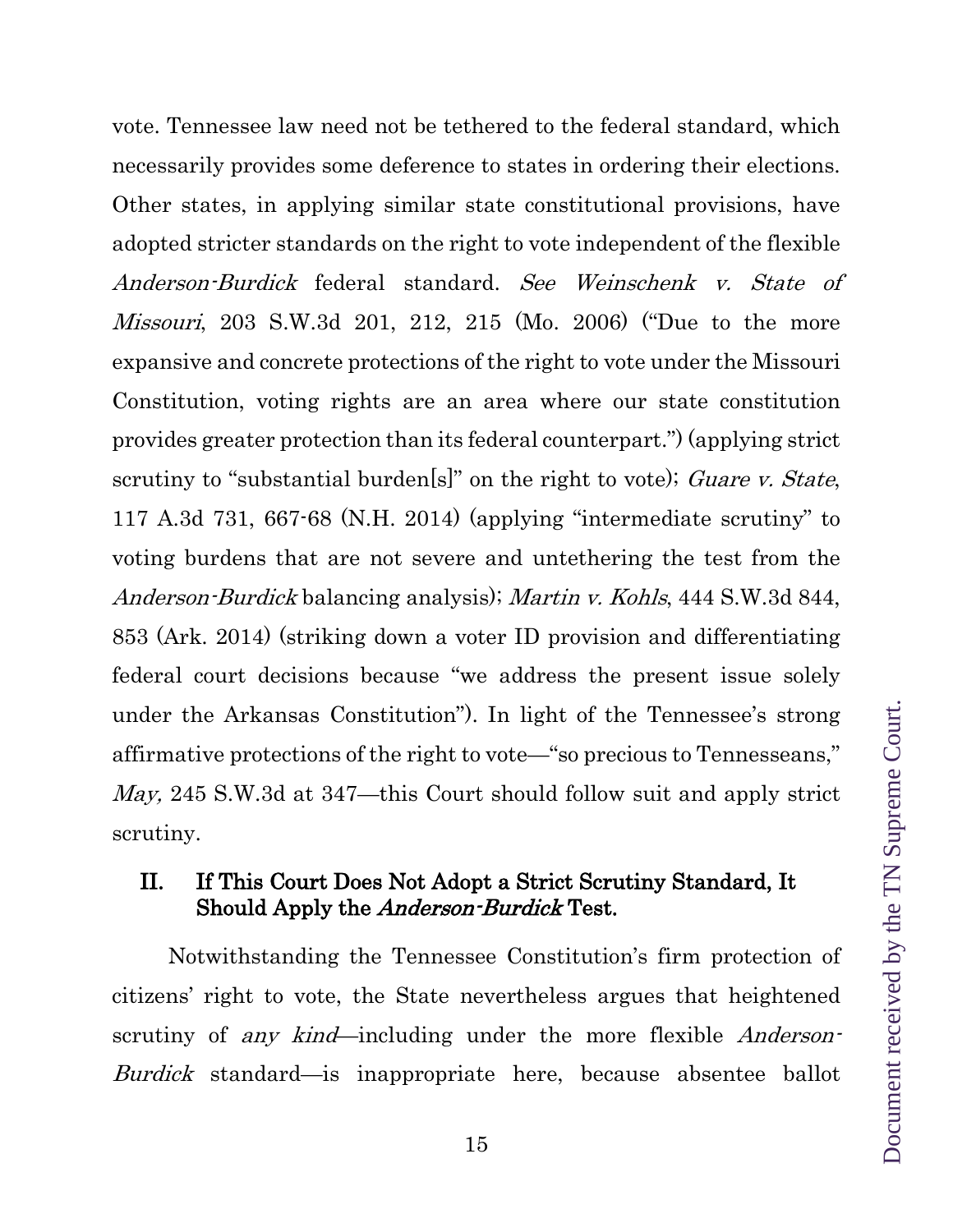restrictions per se impose "no restriction or burden on the exercise of the franchise." Tenn. Br. at 14. This position, however, ignores the factual circumstances under which this case arises.

In an election held during a global pandemic, for many voters, the denial of the right to vote by mail will necessarily mean the denial of the right to vote at all. *Amici* are each community-based organizations, which represent and serve tens of thousands of Tennesseans, many of whom like the *Fisher* and Lay Plaintiffs—are qualified to vote but do not qualify for absentee ballots under the State's interpretation of the law. See Dkt. Nos. 40-5–40-9, Memphis A. Philip Randolph Institute v. Hargett, Case No. 20-cv-00374 (M.D. Tenn. 2020) (declarations of Amici Tennessee NAACP, MCLC, APRI, The Equity Alliance, and Free Hearts, describing their members and served communities fears around voting during an ongoing pandemic) (hereinafter "Amici Declarations"). Their members and served communities consistently report that they fear the health consequences of having to vote in person during an ongoing pandemic, and so seek the right to vote by mail to safeguard their health while exercising their fundamental rights. See id. Their fears are reasonable: since early May, 2020, when the underlying action was first filed in the Davidson County Chancery Court, the number of cases of COVID-19, and the rate of positive cases and deaths, has dramatically increased. See Tennessee COVID-19 Epidemiology and Surveillance Data, TN Dep't of Health (July 9, 2020) (hereinafter "TN COVID-19 Data"), [https://www.tn.gov/health/cedep/ncov/data.html](about:blank) (showing a steady increase daily COVID-19 case rates); see also Sheryl Gay Stolberg, As Virus Spreads, States Face a Truth: 'We Cannot Test Our Way Out of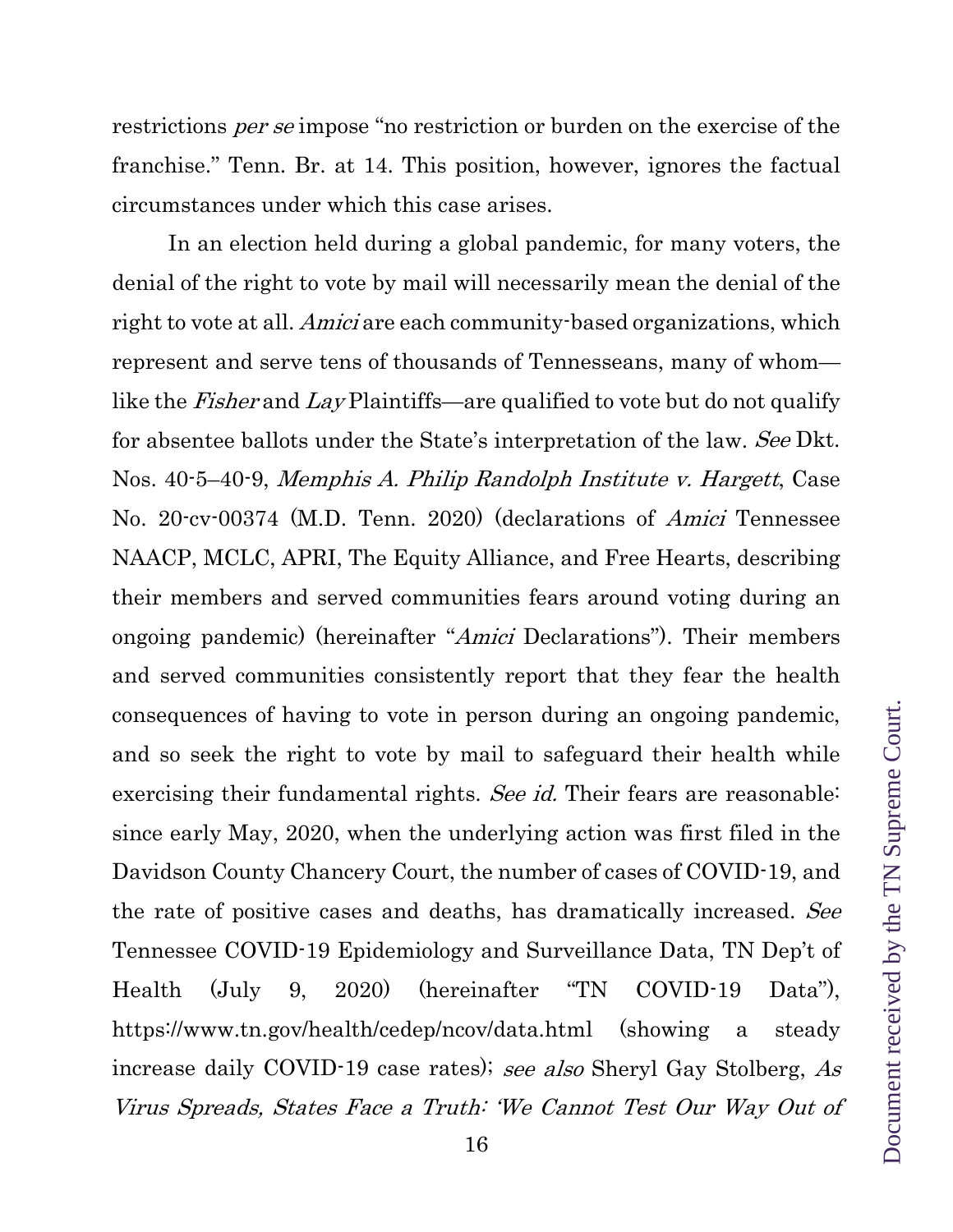This', N.Y. TIMES, July 8, 2020, [https://www.nytimes.com/2020/07/08/us/politics/tennessee-covid](about:blank)[testing.html](about:blank) (noting that daily confirmed infections in Tennessee nearly quadrupled between early June and early July, and the virus positivity rate increased from 5 percent to nearly 8 percent). The State has further confirmed that it is powerless to undertake minimally-necessary precautionary health measures, such as mandating the wearing of masks, to protect voters who physically go to the polls. Jim Shulman & Tre Hargett, A Convo w SOS Tre Hargett, YOUTUBE (May 24, 2020) (hereinafter "Hargett"), [https://www.youtube.com/watch?v=AsfH1NlmUt8,](about:blank) despite acknowledging that "[m]asks have become an essential accessory to reduce the spread of COVID-19," Tenn. Office of the Governor, TN Strong Mask Movement, [https://www.tn.gov/governor/covid-19/economic](about:blank)[recovery/mask-movement.html](about:blank) (last visited July 9, 2020). Under such circumstances, many Tennesseans will likely elect—out of personal and familial necessity, not choice—to not vote at all. See Amici Declarations.

Amici's experience thus confirms that the right to vote is *directly* impeded by Tennessee's absentee voter eligibility requirements. See also infra at \_ (describing the heavy burden the enforcement of absentee voting eligibility requirements places on *Amici*'s members and served communities). Under such circumstances, there can be no question that both the fundamental right to vote is implicated, and that this Court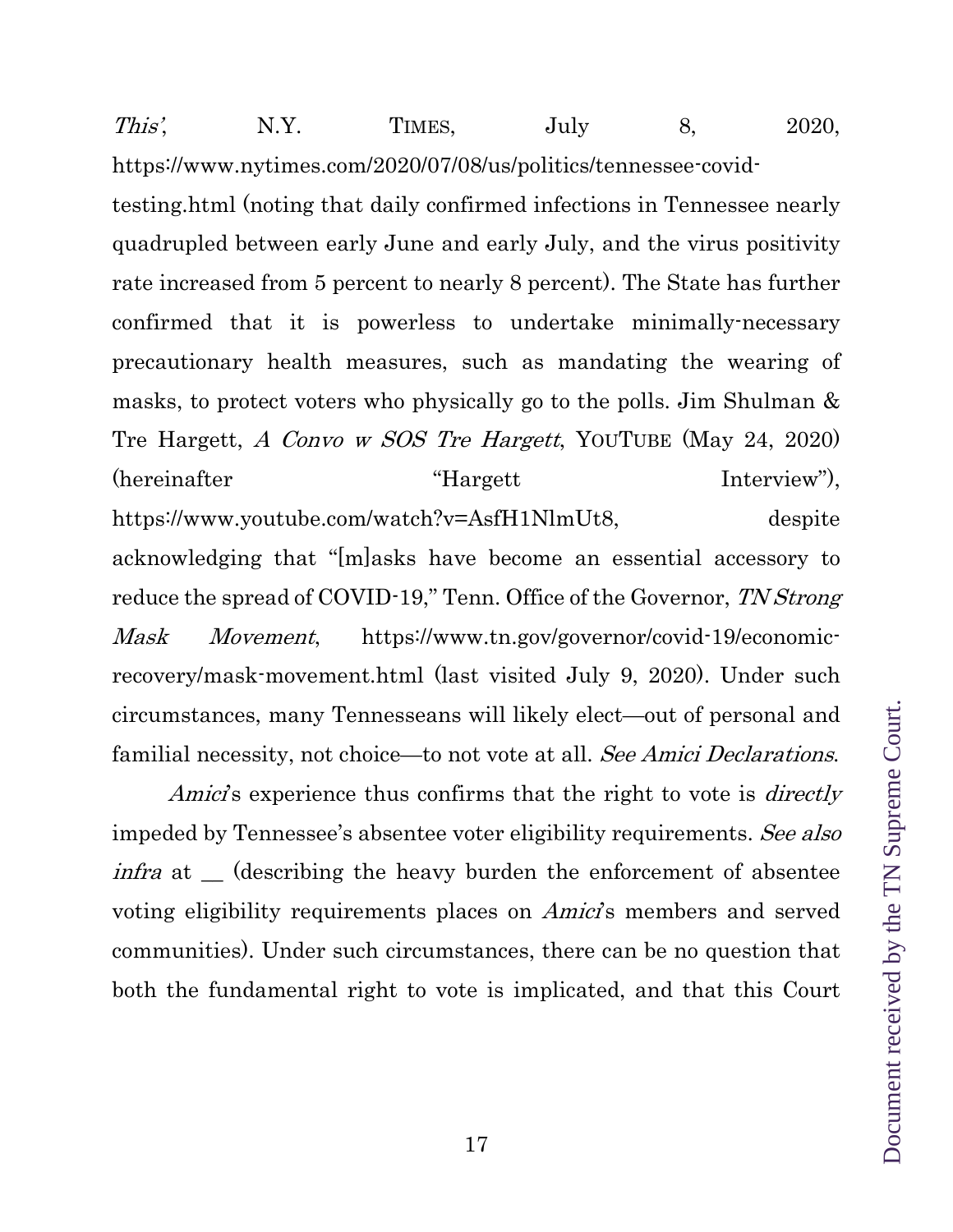should, *at a minimum*, apply the *Anderson-Burdick* test in considering challenges to laws regulating absentee voting.[1](#page-17-1)

## <span id="page-17-0"></span>III. Tennessee's Continued Enforcement of Its Excuse Requirement for Absentee Voting During the COVID-19 Pandemic Fails the Anderson-Burdick Test.

Under the *Anderson-Burdick* framework, "the rigorousness of [a court's] inquiry into the propriety of a state election law depends upon the extent to which a challenged regulation burdens First and Fourteenth Amendment rights." Burdick, 504 U.S. at 434. Thus, the

 $\overline{a}$ 

<span id="page-17-1"></span><sup>&</sup>lt;sup>1</sup> The State relies on *McDonald v. Bd. of Election Comm'rs of Chi.*, 394 U.S. 802 (1969), for the proposition that this Court should look outside the *Anderson-Burdick* framework and adopt a lesser standard of scrutiny in absentee voting cases. See Br. at 14. This reliance is misplaced. Not only does *McDonald* predate the *Anderson-Burdick* test, but, in McDonald, the Court determined voters were not entitled to absentee ballots because "plaintiffs failed to make out a claim for heightened scrutiny because they had presented no evidence to support their allegation that they were being prevented from voting." See Obama for Am. v. Husted, 697 F.3d 423, 431 (6th Cir. 2012). Indeed, the Supreme Court has acknowledged that "[e]ssentially the Court's disposition of the claims in McDonald rested on failure of proof," see O'Brien v. Skinner, 414 U.S. 524, 529 (1974), and that McDonald suggested a different result if plaintiffs had presented evidence that they would be unable to vote without absentee ballot access, see Goosby v. Osser, 409 U.S. 512, 520– 22 (1973). As the chancery court held based on the evidentiary record, and as Amici's experience confirms, there is no such failure of proof here: in the context of an election held during a global pandemic, the denial of the right to vote by mail will place a heavy burden on the ability of many voters to vote altogether. See supra at 16–17, 19–22. For similar reasons, Texas Democratic Party v. Abbott, which relied on McDonald to support its conclusion, is also inapposite. See 961 F.3d 389, 403 (5th Cir. 2020) (applying McDonald to find that "rational-basis review will probably apply").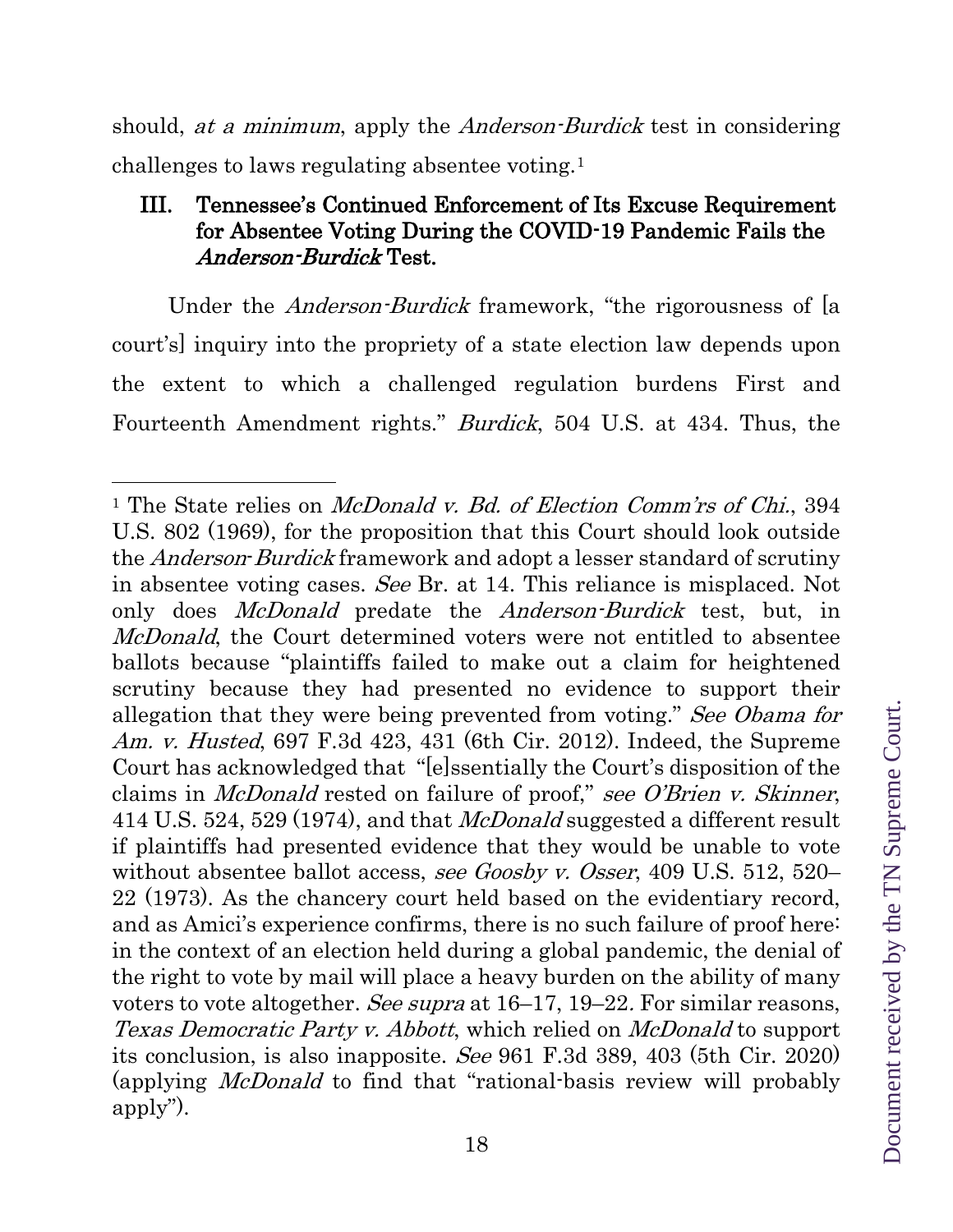Court must first weigh "'the character and magnitude of the asserted injury to the rights . . . that the plaintiff seeks to vindicate' against 'the precise interests put forward by the State as justifications for the burden imposed by its rule,' taking into consideration 'the extent to which those interests make it necessary to burden the plaintiff's rights.'" Id. Election laws that impose severe restrictions on plaintiffs First and Fourteenth Amendment rights will be subject to strict scrutiny review, while "the State's important regulatory interests are generally sufficient to justify" "reasonable, nondiscriminatory restrictions" upon those rights. Id. (internal quotation marks omitted).

By continuing to heavily restrict access to absentee ballots during an ongoing pandemic, Tennessee assures that non-absentee eligible voters will be forced to either risk their health by voting in-person during a global pandemic or forgo their fundamental right to vote altogether. There is no question (1) that this will, in effect, exclude thousands of nonabsentee eligible Tennessee voters from the franchise, heavily burdening their right to vote; (2) that Tennessee caused this harm; and (3) that Tennessee has failed to provide adequate justifications for the burden its law imposes on voters during this pandemic.

**First**, Tennessee's continued enforcement of its restrictive absentee ballot law during the COVID-19 pandemic places heavy burdens upon thousands of non-absentee eligible Tennesseans' right to vote. Amici have seen firsthand that non-absentee eligible voters across the State fear for their health and will forgo their fundamental right to vote in light of the COVID-19 pandemic. See supra at 16 (citing Amici Declarations). And because COVID-19 threatens the lives of all Tennesseans, Tennessee's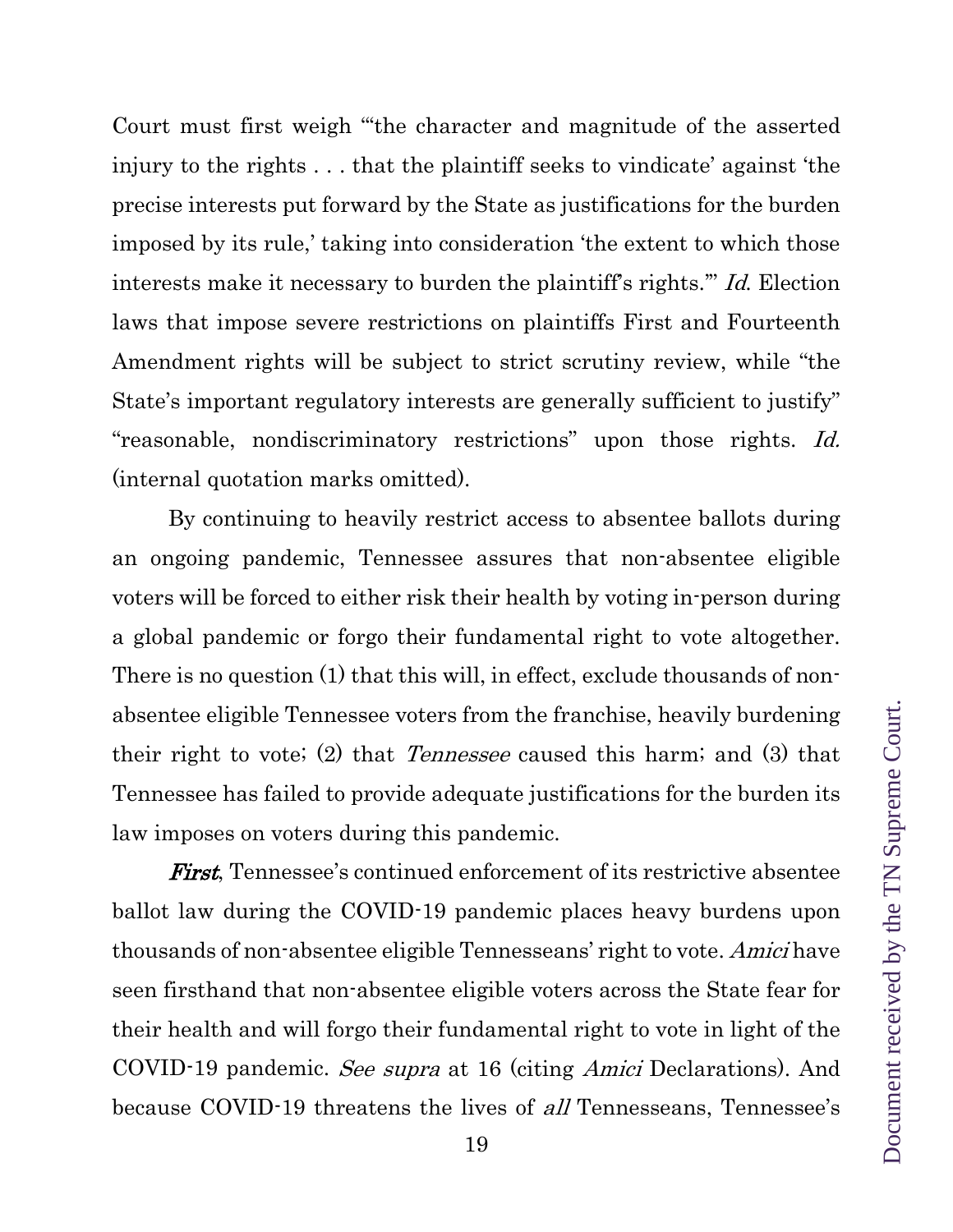absentee ballot restrictions impose an extremely heavy burden on every non-absentee eligible Tennessee voters' right to vote. See supra at 16–17. Indeed, while underlying health conditions increase the risks associated with contracting COVID-19, this disease impacts everyone. More than 55,000 Tennesseans of all ages, races, and states of health have contracted COVID-19, and at least 660—including *Amici*'s members have died from it. See TN COVID-19 Data; see also Amici Declarations. The average age of virus onset is 39, and about 87 percent of cases and 18 percent of deaths are among individuals who are under 60 years old (i.e., the State's minimum required age to vote by mail without an excuse). See id. This case, then, does not implicate "some small group of voters who, despite 'reasonable effort,' simply cannot vote in person on election day or during the 10-day early voting period and who have no excuse to vote absentee," HEP Br. at 17, but rather the many thousands of non-absentee eligible voters who are being told they must put themselves at risk of contracting this deadly disease in order to exercise their fundamental right to vote.

Importantly too, the burdens of the denial of the right to vote by mail will not fall equally on all Tennesseans. But see Tenn. Const. art. I, § 5 ("[E]lections shall be free and equal" (emphasis added)). Rather, because the State permits all voters over the age of 60 a categorical excuse to vote by mail, see Tenn. Code § 2-6-201, the burden of not being eligible to do so falls disproportionately on the State's racial and ethnic minority voters who tend to be younger, and therefore, unable to access vote by mail under the State's existing eligibility criteria. In fact, whereas approximately 29.8 percent of White potential voters in Tennessee are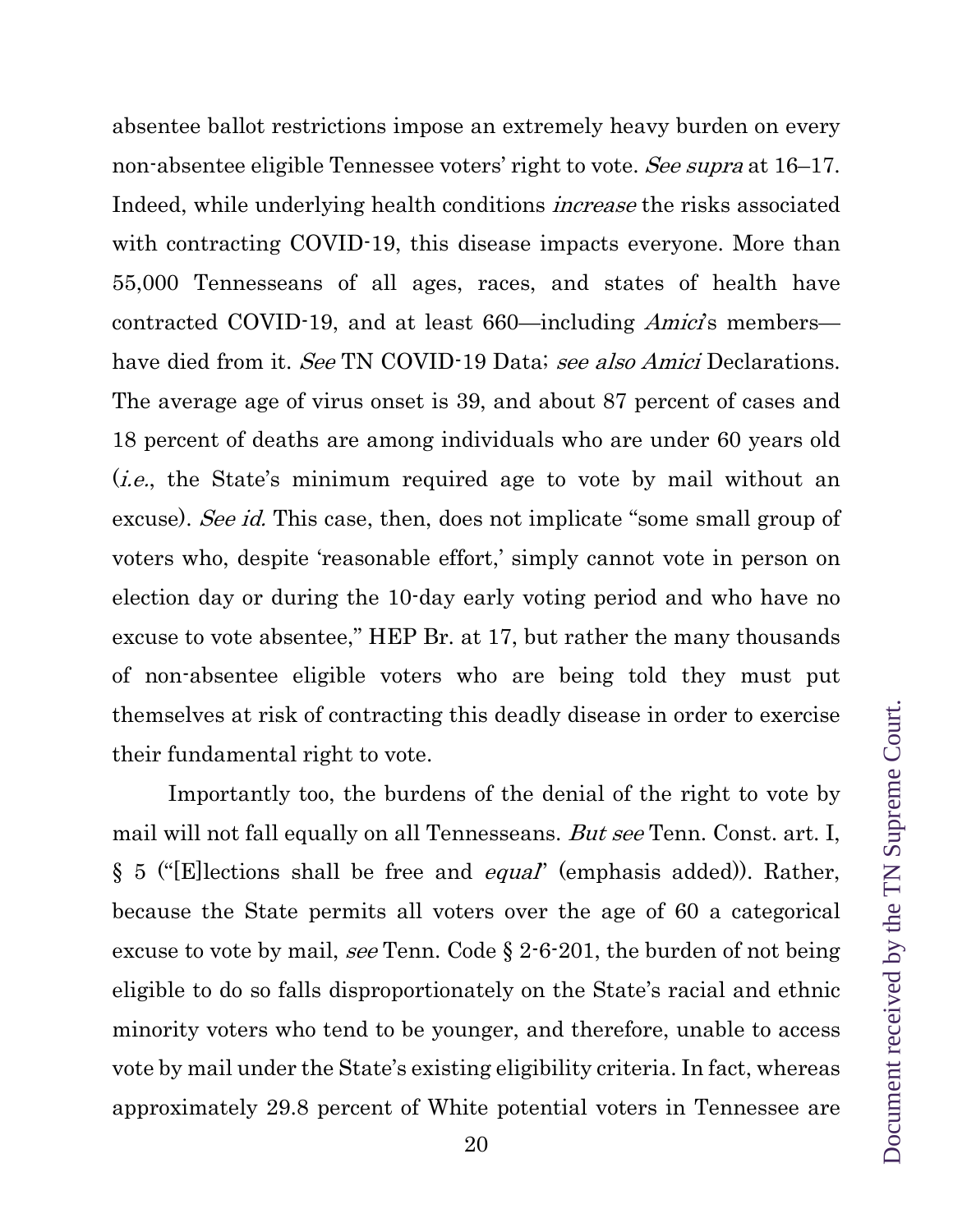older than age 60, the same is true for only 19.7 percent of Black potential voters, 11.7 percent of Hispanic potential voters, and 18.5 percent of all other potential voters. See Chris Warshaw, Allowing Only Older Americans to Vote by Mail Leads to Severe Racial Disparities, ELECTION LAW BLOG, July 1, 2020, [https://electionlawblog.org/?p=112733.](about:blank) As a result, White voters in Tennessee represent 85.5 percent of the potential voter population over 60, as compared to 11.7 percent for Black voters, and 1.0 percent for non-White Hispanic voters.<sup>[2](#page-20-0)</sup> See id.

The fact that the State has made in-person voting available does not alleviate this burden. In order to vote in-person, Tennessee voters must ignore months of *state issued* guidance that instructs them to minimize all third-party contact to keep themselves and their communities safe. See, e.g., Governor Bill Lee, Executive Order No. 38: An Order Expanding the Number of Tennesseans Who May Return to Work Safely While Urging Continued Adherence to Health and Social Distancing Guidelines to Limit the Spread of COVID-19, May 22, 2020, [https://publications.tnsosfiles.com/pub/execorders/exec-orders-lee38.pdf;](about:blank) Tenn. Office Of Governor, General Guidelines for Businesses, [https://www.tn.gov/governor/covid-19/economic-recovery/general-](about:blank)

 $\overline{a}$ 

<span id="page-20-0"></span><sup>2</sup> By comparison, White voters constitute 76.3 percent of Tennessee's total voting population (of any age over 18), meaning they are disproportionately overrepresented in the absentee-eligible pool of voters. See id. In contrast, Black voters are 16.3 percent of the total voting population, and non-White Hispanic voters are 2.2 percent of the total voting population. See id. These racial and ethnic groups are therefore disproportionately underrepresented in the absentee-eligible pool of voters. See id.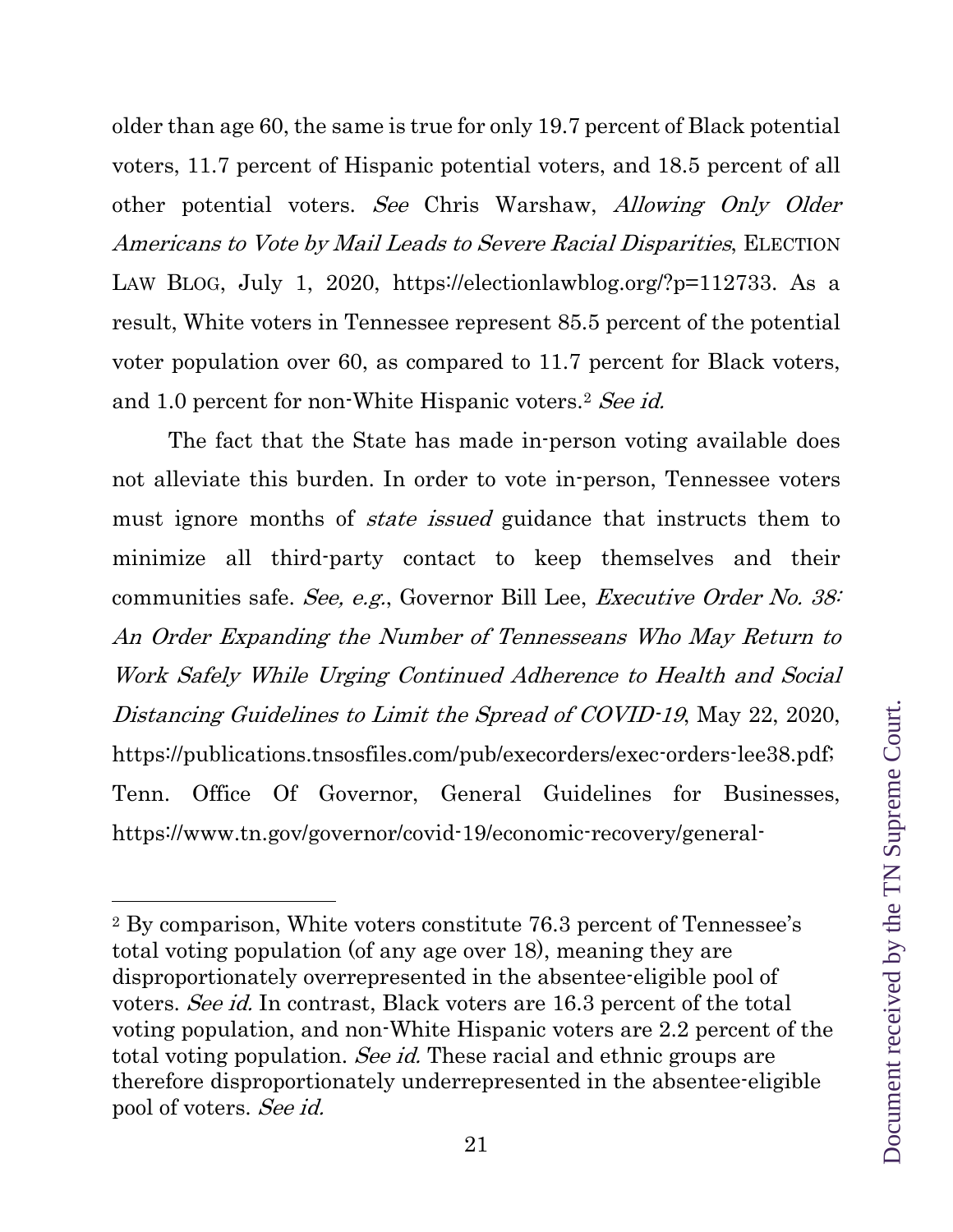[guidelines-for-businesses.html](about:blank) (last visited July 9, 2020) (encouraging employers to "allow employees to work from home as much as possible," and to implement "social distancing guidelines" in workplaces, under the mantra that "further is safer"). That guidance corroborates the very real risk that the virus poses for those voters who are required to enter into polling places.

Plaintiffs, *Amici*'s members and served communities, and others like them who are unwilling or unable to risk their health while voting, then, are not merely "mak[ing] the choice to stay at home," Tenn. Br. at 15; they are being excluded from the ballot box by a State that has both informed them that they can only avoid contracting a potentially fatal, highly-contagious disease by avoiding in-person contact, but also failed to provide them with any means of casting a ballot aside from in-person voting. Cf. Barry v. Lauck, 45 Tenn. 588, 597 (Tenn. 1868) (finding officials' failure to provide notices about how to participate in a special election, adequate polling places, or sufficient polling hours "operate[d] as a practical disfranchisement of the legal voters").

**Second**, the State—not the virus—has imposed this heavy burden on non-absentee eligible voters. While "Tennessee's two-hundred-yearold tradition of requiring in-person voting" may ordinarily survive constitutional muster, Tenn. Br. at 13, restricting access to absentee ballots during a global pandemic in which disease is believed to spread in part through in-person respiratory transmission imposes a heavy burden on non-absentee eligible voters' rights to vote. See supra at 16– 17, 19–22. This is the nature of Plaintiffs' as-applied challenge: Plaintiffs allege that, while this "requirement is constitutional in general, its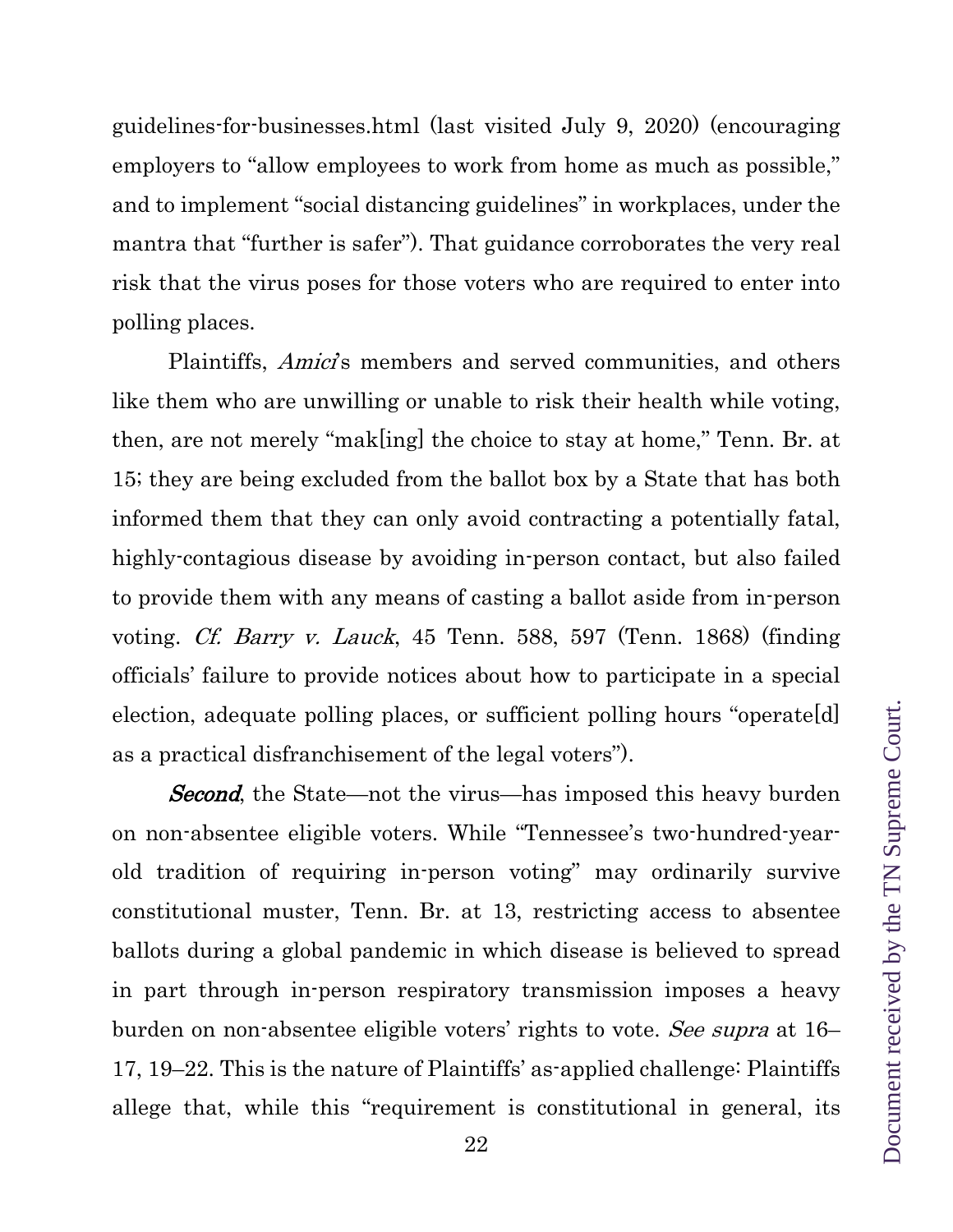application to [these] particular circumstances creates an impermissible burden on their right to vote." City of Memphis, 414 S.W.3d at 107.

The State and amicus Honest Elections Project ("HEP") nevertheless maintain that COVID-19 should have no impact on this Court's analysis. In their view, "Tennessee is not responsible for COVID-19 or private citizens' responses to it," HEP Br. at 10, and, therefore, "any inconvenience or burden claimed by Plaintiffs is not attributable to the State" but instead "is caused only by COVID-19," Tenn. Br. at 20. But this is just not how the law works.

The State cannot absolve itself of responsibility for the onerous burden it imposes on non-absentee eligible voters by blaming COVID-19 or voters themselves. The United States Supreme Court has routinely affirmed as-applied relief from government regulations based upon private circumstances not *directly* caused by the government, see, e.g., Griffin v. Illinois, 351 U.S. 12 (1956) (requirement to pay appellate transcript fee is unconstitutional as applied to indigent criminal defendant); Ayotte v. Planned Parenthood of N. New England, 546 U.S. 320, 328-29 (2006) (parental notification law is unconstitutional as applied to pregnant minor facing medical emergency); Buckley v. Valeo, 424 U.S. 1, 74 (1976) (campaign finance disclosure laws may be unconstitutional as applied to minor parties who prove risk of private harassment), and found causation to be satisfied where the injury arises as an obvious consequence of State action, see, e.g., Dep't of Commerce v. New York, 139 S. Ct. 2551, 2566 (2019) (injury associated with lower Census response rates was traceable to the State because it was "the predictable effect of Government action"); Bennett v. Spear, 520 U.S. 154,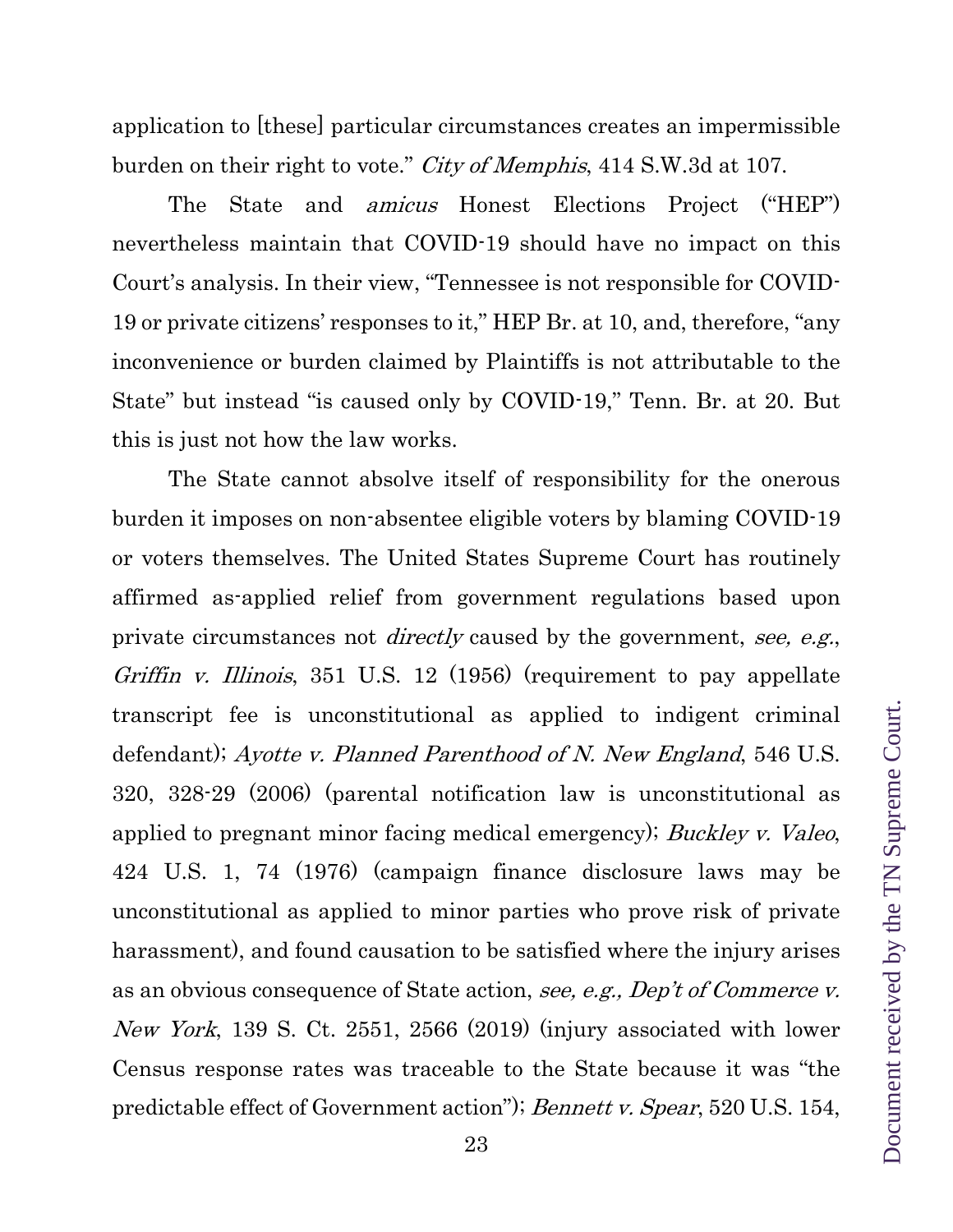169 (1997) (taking was affected because of the "determinative or coercive effect" of a defendant-agency's actions). Similar principles also guide Tennessee state courts. See, e.g., Order, Tennessee Democratic Party v. Davidson Cnty. Election Comm'n, Case No. 20-0248-III (Davidson Cnty. Ch. Ct. March 3, 2020) (ordering all polling locations in the county to remain open because "voters have been impacted by the inclement and severe weather").[3](#page-23-0)

Here, "[i]t does not face actuality to suggest that" the inability of Tennessee voters to exercise their right to vote during a viral pandemic is not an injury traceable to the State when the State provides them with only risky in-person means of casting their ballots. Griffin, 351 U.S. at 23; see also supra at 17 (noting that despite acknowledging the public health and safety benefits provided by wearing masks, the State will not mandate that all voters wear masks at polling places).

**Finally**, the State has failed to justify the burden it imposes on nonabsentee eligible voters during this pandemic. As discussed infra, after the Court determines the burden a challenged law imposes on voters, it must weigh "the precise interests put forward by the State as justifications for the burden imposed by its rule." Timmons v. Twin Cities Area New Party, 520 U.S. 351, 378 (1997). Because "[n]o bright line separates permissible election-related regulation from unconstitutional infringements," a court must engage in a fact-specific and rigorous analysis to distinguish one from the other. Id. at 359. Thus, there is "no

 $\overline{a}$ 

<span id="page-23-0"></span><sup>3</sup> The Court's Order is electronically-available at

[https://www.documentcloud.org/documents/6793385-Davidson-County-](about:blank)[Super-Tuesday-Order.html](about:blank) (last visited July 9, 2020).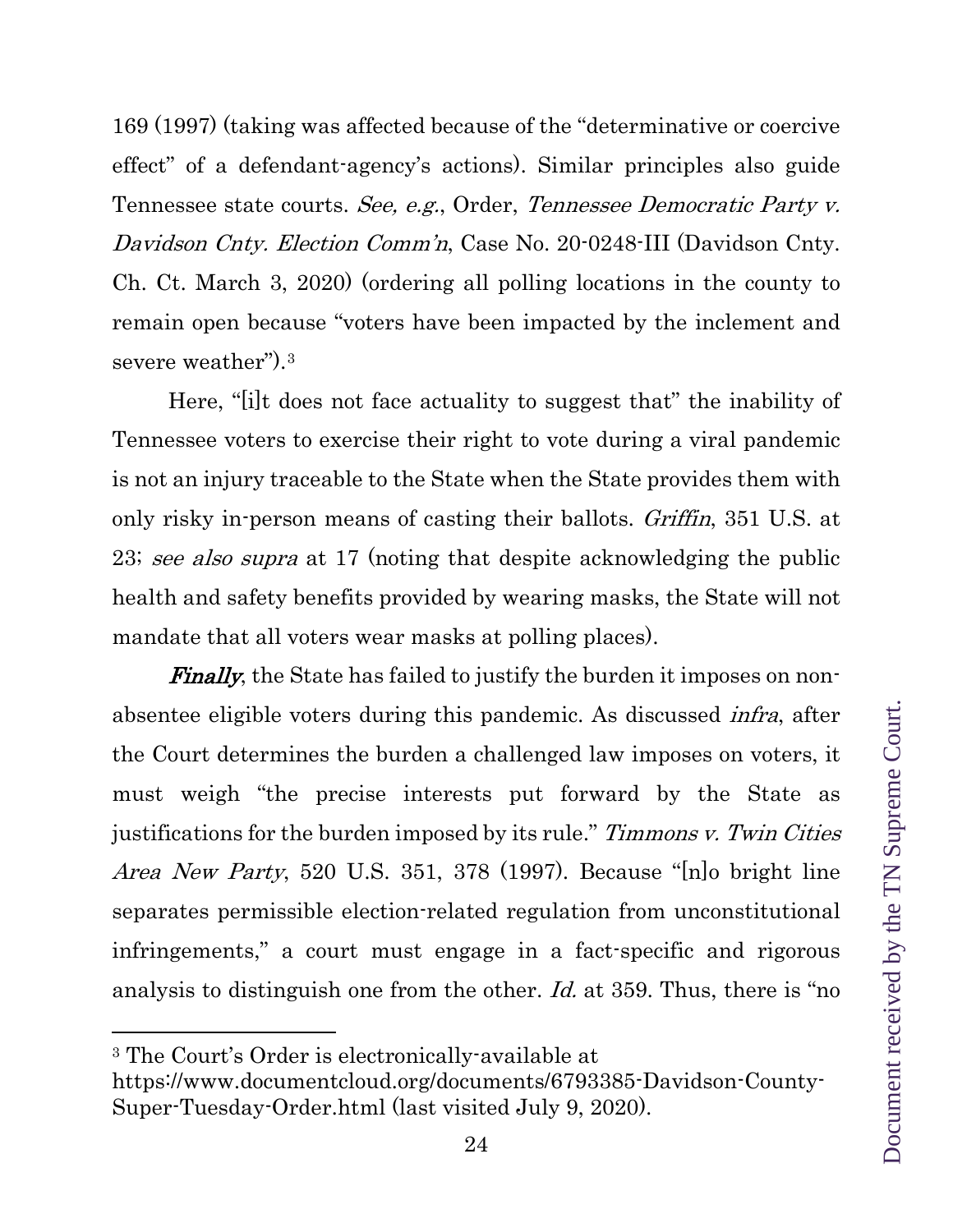litmus-paper test . . . [and] no substitute for the hard judgments that must be made." Storer v. Brown, 415 U.S. 724, 730 (1974).

The Chancellor below engaged in a robust factual inquiry to find that here, given the specific evidence and justifications proffered, Tennessee's interests in restricting absentee ballot access do not outweigh the significant burden those restrictions imposed on voters during the COVID-19 crisis. Op. at 25 (finding "[t]he evidence demonstrated that providing a vote by mail option is fiscally and logistically feasible, and that voter fraud is not a material threat").

Instead of engaging with the facts and circumstances material to this case, however, the State and its supporting *amicus* ask this Court to accept without inquiry that enforcement of the law restricting absentee eligibility during a pandemic is justified by the twin interests of guarding against fraud and promoting the efficiency of elections out of deference to the "manifest" "authority of the Tennessee Legislature to control the conduct of elections." Tenn. Br. at 20; HEP Br. at 19 (asserting that state's interests should be per se regarded as "legislative fact" and that states need not submit any evidence into the record to support their interest). But the words "fraud" and "election administration" are not magic words that, alone, can shield the State from judicial review.

While it is true that states do have *per se* interests in preventing fraud and the efficient administration of elections, the bare invocation of these interests does not provide adequate justification for any and every burden a challenged law imposes on voters. Courts have regularly found that these interests do not outweigh the burden imposed on affected voters. See, e.g. Obama for Am., 697 F.3d at 434 (finding "the State has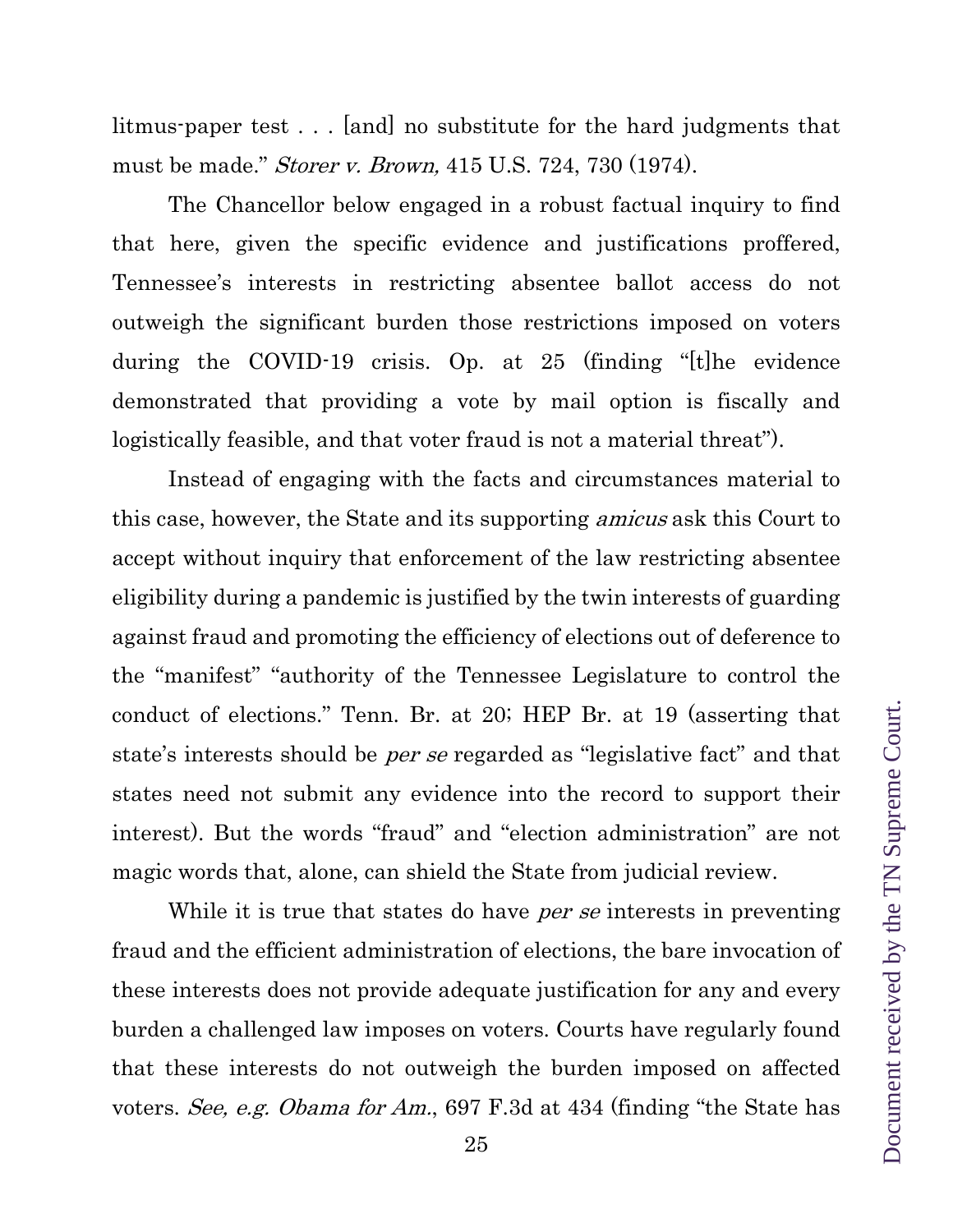not shown that its regulatory interest in smooth election administration is 'important,' much less 'sufficiently weighty' to justify the burden it has placed on" voters); Democratic Exec. Comm. of Fla. v. Lee, 915 F.3d 1312, 1322 (11th Cir. 2019) (finding state's asserted interests in fraud prevention and the efficient administration of elections did not outweigh the burden a challenged law imposed on mail-in voters).

The State's claim that the expansion of absentee voting would decidedly lead to fraud is particularly deserving of scrutiny here. The State's own actions belie any serious concern about fraud in absentee voting. In a typical election applying Tennessee's existing absentee eligibility criteria (and not held during a pandemic), fewer than 3 percent of the population votes by mail. See Tennessee Election COVID-19 Contingency Plan, Tennessee Division of Elections, April 23, 2020 at 1, https://www.courthousenews.com/wp-content/uploads/2020/05/COVID-

19-Plan.pdf (noting that approximately 97.5 percent of Tennesseans typically vote in person). This year, as a result of COVID-19, the State is preparing for and encouraging all 1.4 million Tennessee voters who are over the age of 60—more than 30 percent of the voting population—to vote by mail. See Hargett Interview, at 32:30 – 33:40 (stating that with respect to voting by mail, "[i]t's not just important we advertise to [voters] over 60, . . . [but] that we talk to their children and their grandchildren to make sure that they know and they might be encouragers to get people to vote absentee"); see also Tennessee Election COVID-19 Contingency Plan at 10 (showing that about 35 percent of registered voters are eligible to vote by mail because they are over 60 years old, the largest category of absentee eligible voters). The State is thus already inviting a wide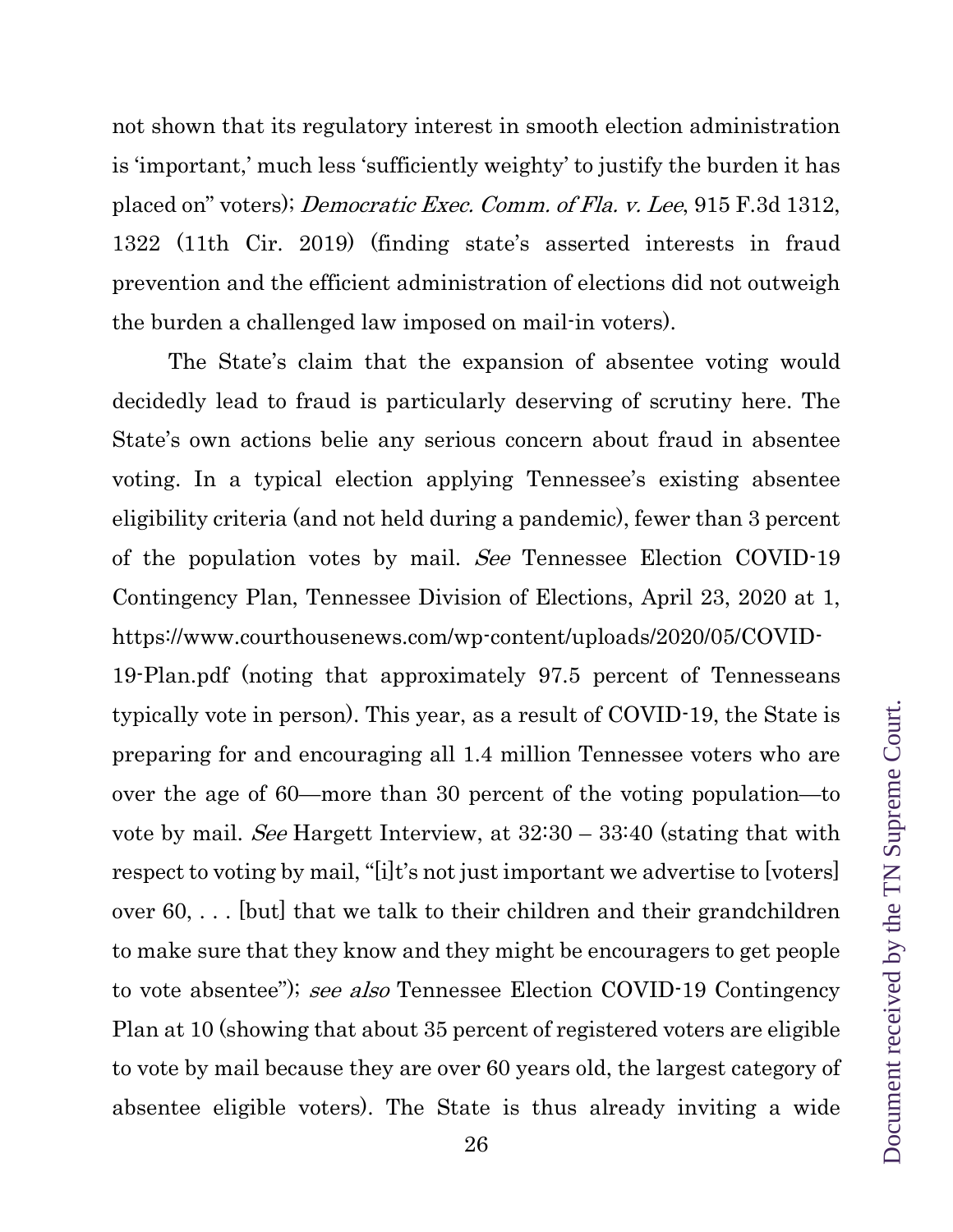expansion of vote by mail while at the same time arguing that an expansion of absentee voting will cause inevitable fraud.[4](#page-26-0) It should therefore not be able to claim—without any support—that further expanding the right to vote by mail during a pandemic to all Tennessee voters, should they choose to exercise it, will create a problem any more widespread than the one the State is already willing to accommodate.<sup>[5](#page-26-1)</sup>

 $\overline{a}$ 

<span id="page-26-0"></span><sup>&</sup>lt;sup>4</sup> To be clear, *Amici* do not believe that there is a colorable risk of fraud in absentee voting. As the State's own expert, Washington State's Secretary of State Kim Wyman has confirmed, absentee voting is safe and secure. See Kim Wyman, Republican leader: My State Shows Why Voting By Mail Is Secure and Trustworthy, USA TODAY, May 15, 2020, [https://www.usatoday.com/story/opinion/2020/05/15/amid-coronavirus](about:blank)[washington-state-shows-why-vote-mail-secure-column/5189588002/.](about:blank) The Republican National Committee ("RNC"), which submitted an amicus curiae brief in support of Appellants/Defendants, has similarly promised voters that "Voting by mail is an easy, convenient, and secure way to cast your ballot." See Amy Gardner & Elise Viebeck, GOP Pushes Voting By Mail —With Restrictions—While Trump Attacks It As 'Corrupt', Wash. Post, April 13, 2020,

[https://www.washingtonpost.com/politics/gop-pushes-voting-by-mail-](https://www.washingtonpost.com/politics/gop-pushes-voting-by-mail--with-restrictions--as-trump-attacks-it-as-corrupt/2020/04/12/526057a4-7bf8-11ea-a130-df573469f094_story.html) [with-restrictions--as-trump-attacks-it-as-corrupt/2020/04/12/526057a4-](https://www.washingtonpost.com/politics/gop-pushes-voting-by-mail--with-restrictions--as-trump-attacks-it-as-corrupt/2020/04/12/526057a4-7bf8-11ea-a130-df573469f094_story.html) [7bf8-11ea-a130-df573469f094\\_story.html](https://www.washingtonpost.com/politics/gop-pushes-voting-by-mail--with-restrictions--as-trump-attacks-it-as-corrupt/2020/04/12/526057a4-7bf8-11ea-a130-df573469f094_story.html) (noting that the RNC also urged voters to "[r]eturn the attached official Republican Party mail-in ballot application to avoid lines and protect yourself from large crowds on Election Day" (emphasis added)).

<span id="page-26-1"></span><sup>&</sup>lt;sup>5</sup> As the Chancellor found, "even if turnout increased 17% from August 2018, and 100% of voters chose to case absentee ballots," the State would already be prepared to accommodate such turnout based on its plan to prepare for 1.4 million absentee voters. Op. at 12. Thus, because it is unlikely that the more than 1.4 million Tennesseans will vote in the August 2020 election, the State has already agreed to accept the purported risk that would accompany every voter who votes this Fall doing so by absentee ballot (which is itself unlikely, see id.).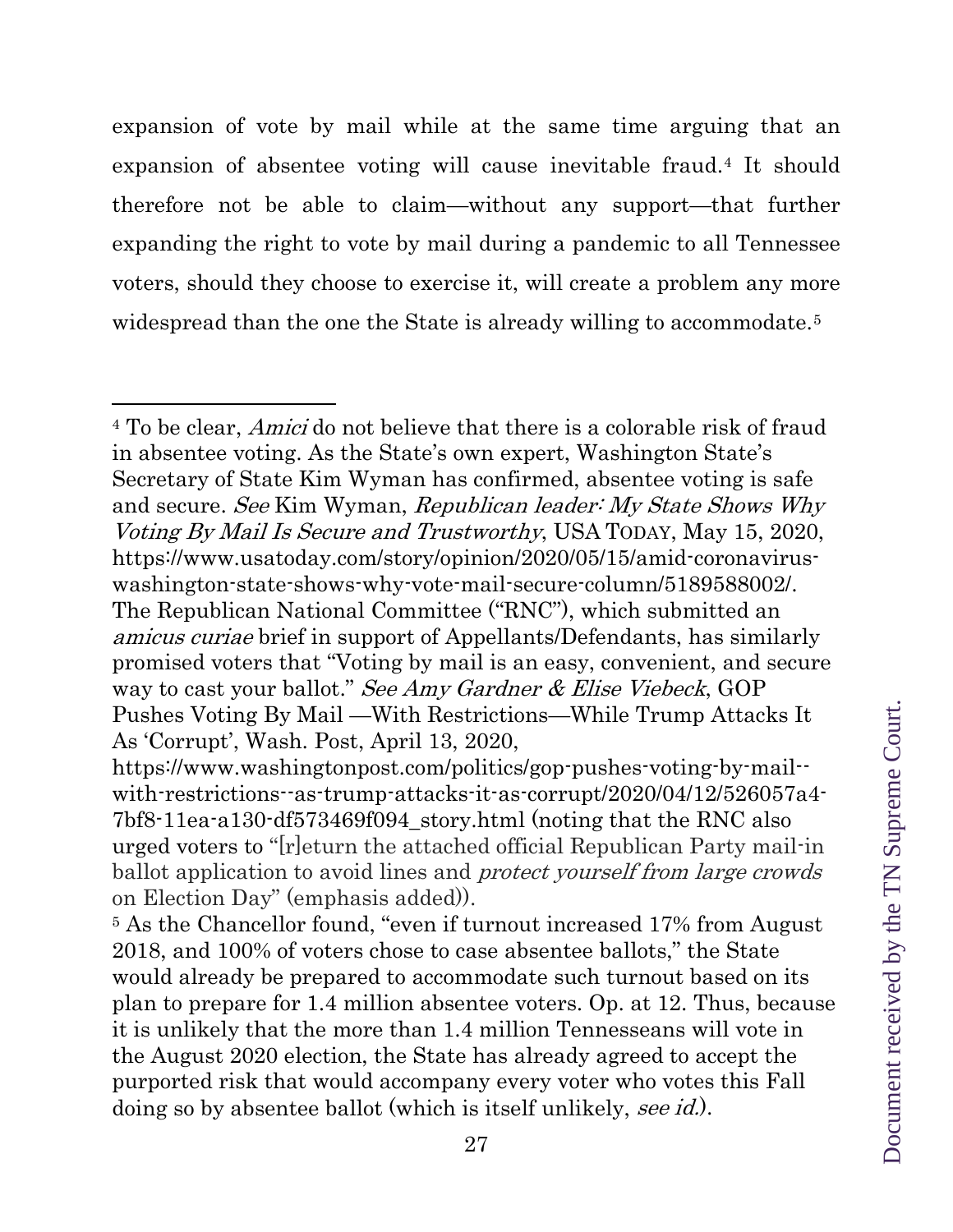Because the State's continued enforcement of laws restricting absentee ballot access during a pandemic that is spread through personal contact imposes an extremely heavy burden on voters who are fearful of voting in person during the pandemic, but are not qualified to vote by absentee ballot under Tennessee's strict eligibility requirements, and because the State has failed to justify the need for that burden, the continued application of this law during the COVID-19 public health crisis cannot survive scrutiny under the *Anderson-Burdick* test.

### <span id="page-27-0"></span>IV. It Is Well within the Province of the Chancery Court to Grant the Injunctive Relief at Issue in this Case.

As courts of equity, chancery courts have discretion to grant injunctive relief as it deems necessary to address the injury that a party has demonstrated. *Morrison v. Jones*, 58 Tenn. App. 333 (Tenn. Ct. App. 1968); Hall v. Ballance, 497 S.W.2d 409, 410 (Tenn. 1973) (noting that injunctive relief is issued at "the sound discretion of the Chancellor").

The Chancellor's injunction here was appropriately narrow in scope. After determining that Tennessee's absentee ballot restriction did, in fact, burden the right to vote for all non-absentee eligible voters who would be required to risk their health and vote in person during a pandemic, Op. at 18–23, the court issued relief to address the harm it found—namely by enjoining the State from enforcing the offending absentee ballot requirement against these voters during the "pendency of pandemic circumstances," id. at 6. This as-applied relief—which is narrow in both scope and duration—appropriately addressed the injury in front of the court.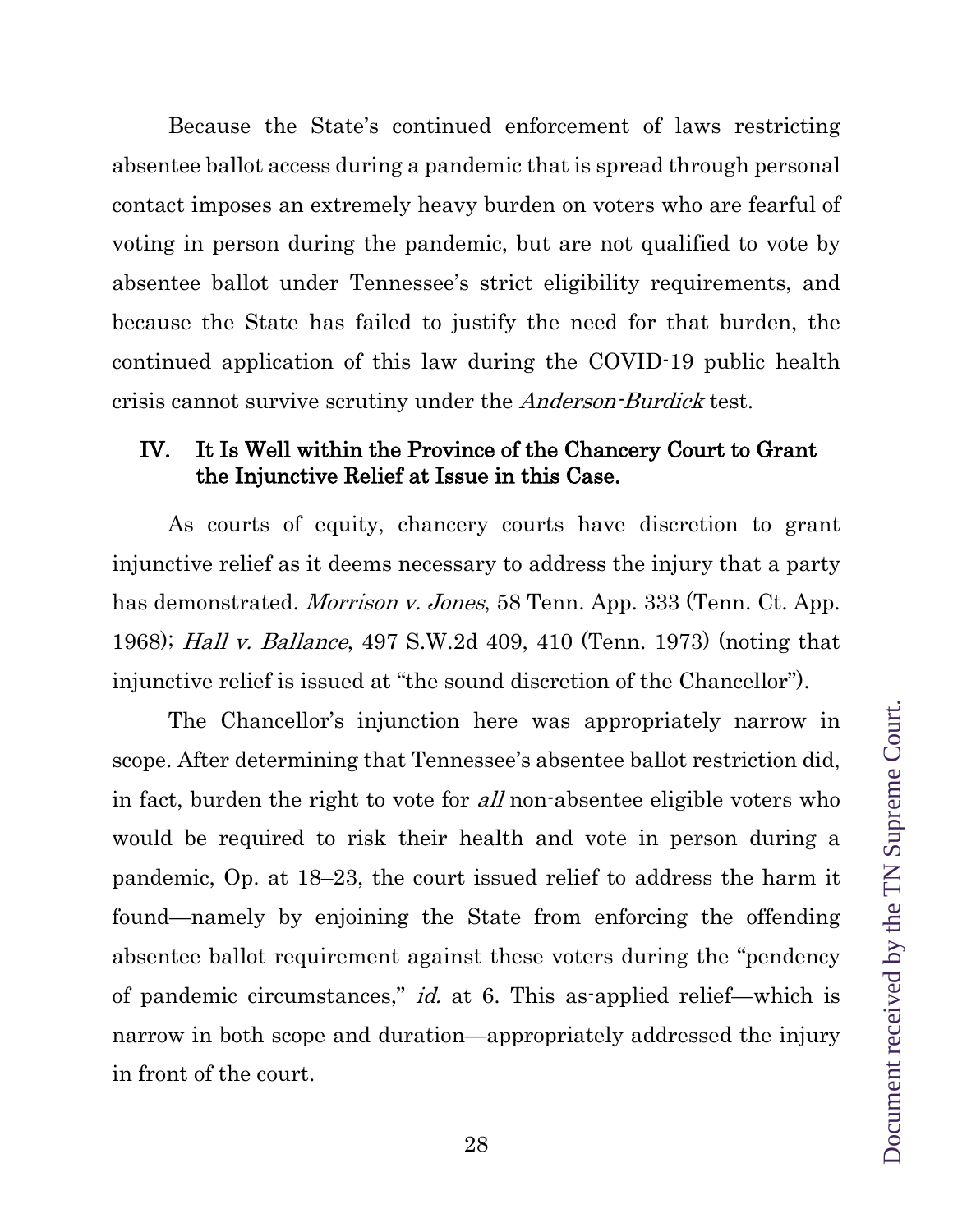The State nevertheless casts the injunction as judicial overreach, arguing that as-applied relief must extend only to the individual plaintiffs. Tenn. Br. at 22. This argument, however, is inconsistent with both Tennessee and federal law. See Morrison, 58 Tenn. App. at 344 (discussing the "well settled rule that . . . a Court of equity may grant any relief . . . which is justified by the averments of the bill and the proof"); Whole Woman's Health v. Hellerstedt, 136 S. Ct. 2292, 2307 (2016) ("Nothing prevents this Court from awarding facial relief as the appropriate remedy for petitioners' as-applied claims" if the challenged law is unconstitutional as applied to everyone).

The State's position on this point is likewise inconsistent. Tennessee urges that this Court should not countenance Plaintiffs' claims about the constitutionality of its absentee ballot law given the "'current' circumstances" of COVID-19, because to do so would encourage "voter-by-voter examination of the burdens of voter regulations" and "constant litigation." Tenn. Br. at 21 (citing *Crawford v. Marion Cnty.* Election Bd., 553 U.S. 181, 208 (2008)). But, if this Court adopts the State's arguments limiting as applied relief, Plaintiffs and voters like them—who do not claim the statute is invalid "in all of its applications" will be able to vindicate their rights only through the kind of individualized assessments Justice Scalia warned against in *Crawford*. See id. (noting that an "individual-focused approach . . . would prove especially disruptive" and "naturally encourage<sup>[]</sup> constant litigation").

In any event, Plaintiffs have met the standard that the State asserts is required to support the Chancellor's injunction. The State insists that a proper claim here would be neither facial nor as applied,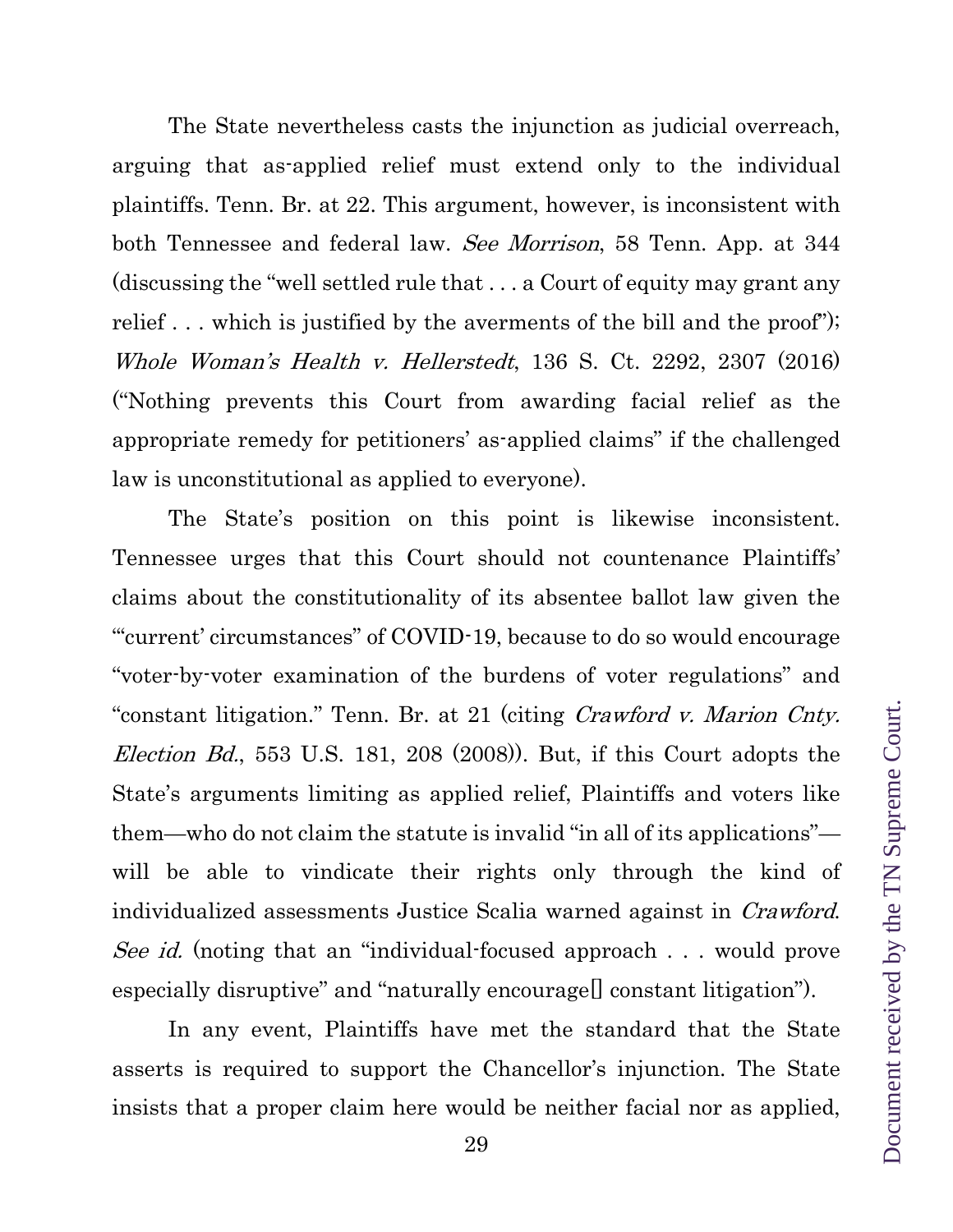but "quasi-facial" as discussed in Doe v. Reed. Tenn. Br. at 22. But in Doe, the Court held that, where relief would "reach beyond the particular circumstances of" the particular plaintiffs in an as-applied challenge, those plaintiffs must "satisfy our standards for a facial challenge to the extent of that reach." *John Doe No. 1 v. Reed*, 561 U.S. 186, 194 (2010). As discussed *supra*, Plaintiffs here presented evidence showing that *all* non-absentee eligible voters will be burdened by Tennessee's absentee ballot restrictions through the duration of this public health crisis. The Chancellor agreed and issued relief accordingly. See Op. at 6, 23.

In making arguments like this and others—for example, arguing that the State need not provide even bare justifications for the burdens it imposes on voters; that the Court defer without inquiry to the "manifest" power of the State to regulate elections; and that the State bears no responsibility to adapt its elections to the realities of the world in which voters live—Tennessee and amicus HEP would remove necessary means of judicial oversight, and more broadly, vitiate the right to vote altogether.

But there can be no question that this Court can and must hold the State accountable for unconstitutionally burdening voters' fundamental right to access the ballot. While the legislature has broad authority to administer elections, that authority is not boundless. "It is perfectly obvious that an unfair official might  $[]$  defeat the will of the people." *Shoaf* v. Bringle, 192 Tenn. 695, 703 (Tenn. 1951). Thus, for over a century, the Court has recognized the limits of that power that, although "our 'constitution surrounded the right of suffrage with some inconveniences, and authorized the legislature to attach more. In the exercise of its power,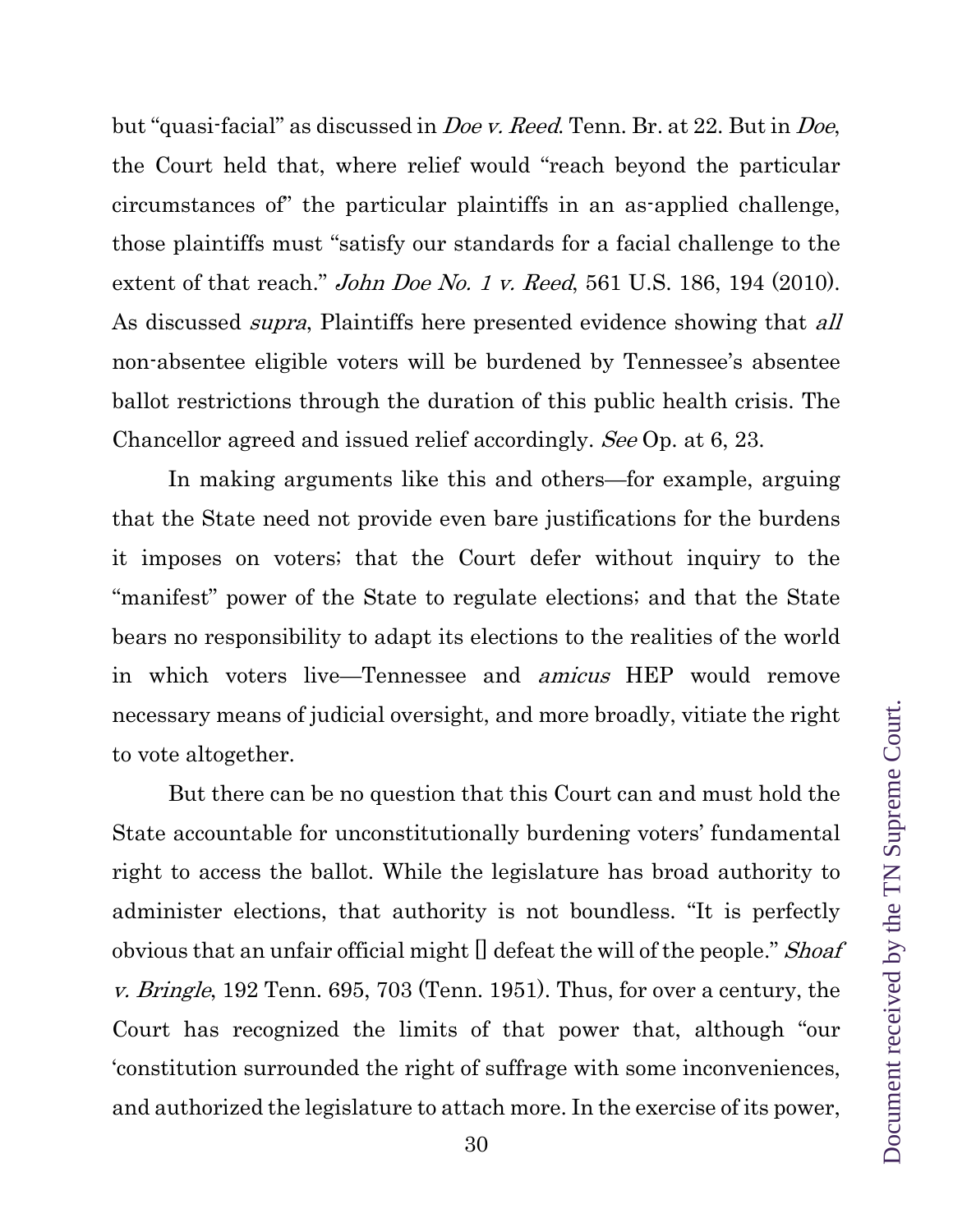the legislature must be reasonable and just; not imposing impossible or oppressive conditions, else its legislation will be void.'" City of Memphis, 414 S.W.3d at 105 (affirming that the State "may properly exercise its authority to secure the integrity of the election process," "as long as the General Assembly does not overstep by infringing on qualified citizens' right of suffrage").

The challenged law here, which requires voters to brave a once in a century pandemic in order to cast their ballots, is no doubt such an "impossible or oppressive" condition placed on Tennesseans' fundamental right to vote. The chancery court's injunction, then, was warranted.

#### **CONCLUSION**

<span id="page-30-0"></span>For the reasons articulated in the chancery court's order, and as affirmed by the experience of *Amici*'s members and served communities, this Court should affirm the temporary injunction.

Dated: July 9, 2020 Respectfully Submitted,

Danielle Lang<sup>\*</sup> /s *Christina R.B. López* Dana Paikowsky<sup>\*</sup> Lisa K. Helton (No. 23684)

Ezra Rosenberg\* Phone: (615) 742-4200 Pooja Chaudhuri\* bharbison@srvhlaw.com Lawyers' Committee for Civil Rights Under Law 1500 K Street NW Suite 900 \* Pending Pro Hac Vice

Ravi Doshi\* William L. Harbison (No. 7012) Campaign Legal Center Christopher C. Sabis (No. 30032) 1101 14th Street NW, Ste 400 Christina R.B. López (No. 37282) Washington, DC 20005 Sherrard, Roe, Voigt & Harbison, PLC Tel.: (202) 736-2200 150 3rd Avenue South, Suite 1100 Nashville, TN 37201

Washington, DC 20005  $\wedge$ Not admitted to practice in D.C., Tel.: (202) 662-8600 under supervision of Danielle Lang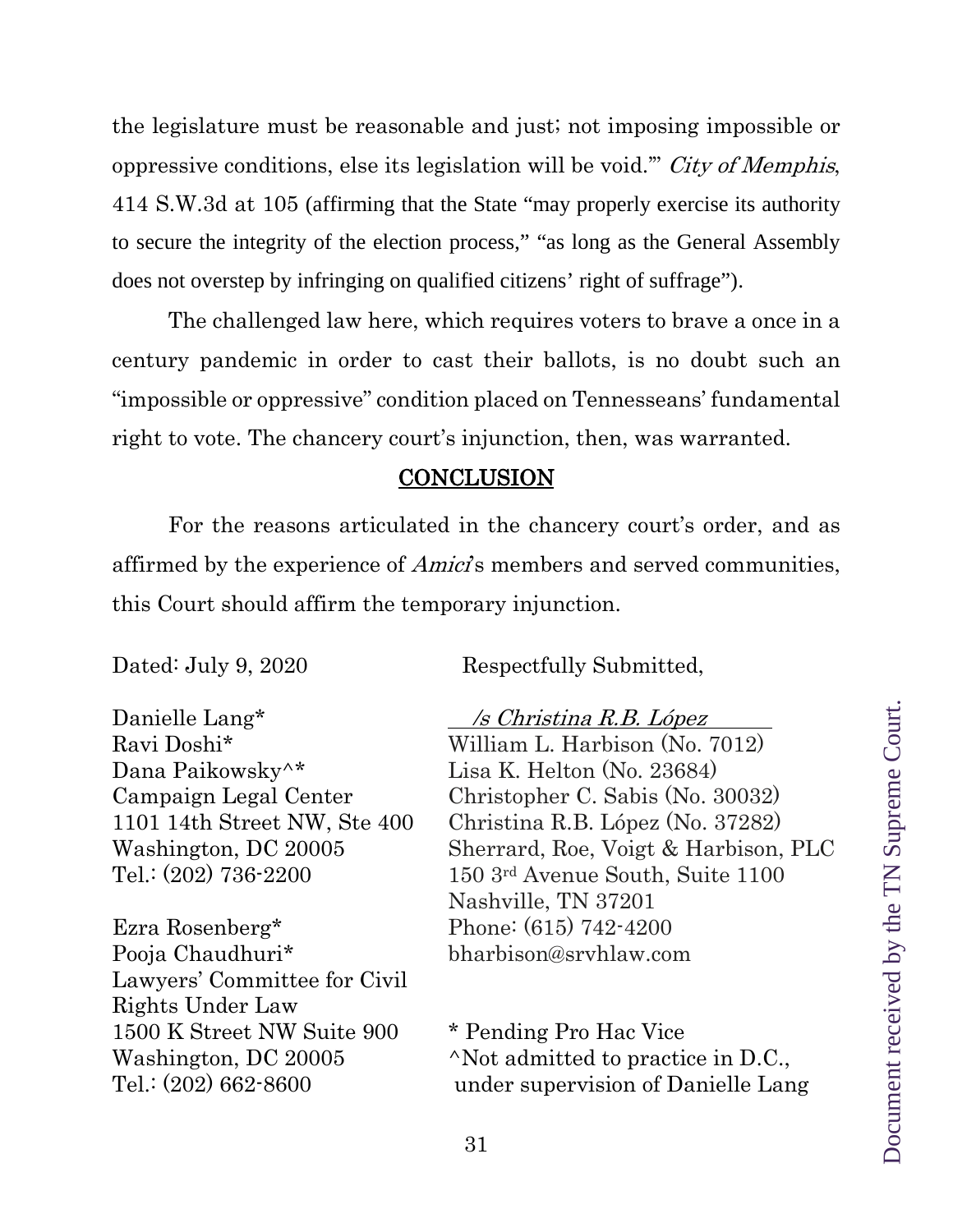# CERTIFICATE OF COMPLIANCE

This brief complies with the requirements in Section 3.02(a)1 of Tennessee Supreme Court Rule 46. This brief contains 6,506 words.

Dated: July 9, 2020 /s Christina R.B. López Counsel for Amici Curiae